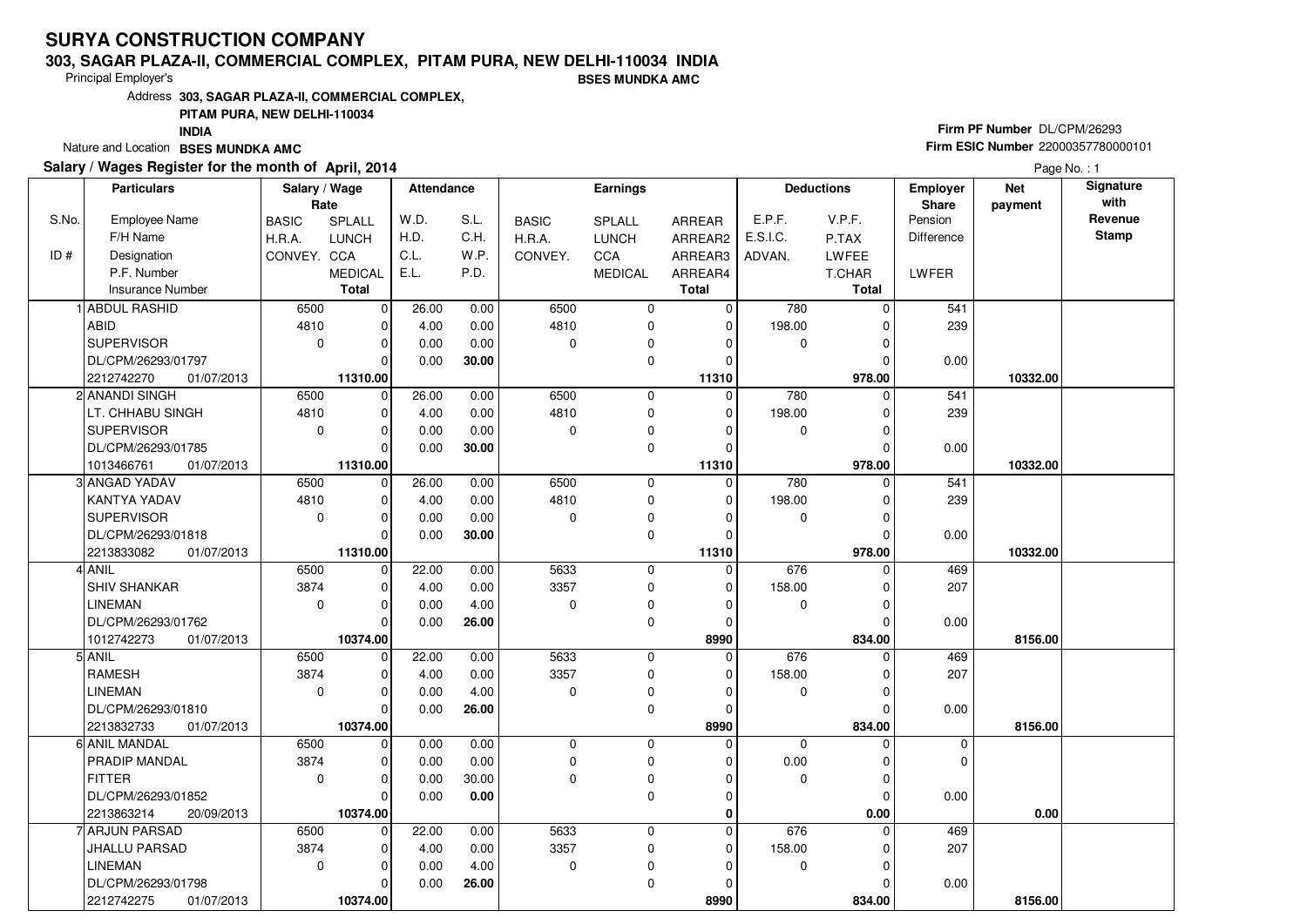#### **303, SAGAR PLAZA-II, COMMERCIAL COMPLEX, PITAM PURA, NEW DELHI-110034 INDIABSES MUNDKA AMC**

Principal Employer's

 Address**303, SAGAR PLAZA-II, COMMERCIAL COMPLEX,PITAM PURA, NEW DELHI-110034**

**INDIA**

Nature and Location **BSES MUNDKA AMC** 

### **Salary / Wages Register for the month of April, 2014**

# **Firm PF Number** DL/CPM/26293 **Firm ESIC Number** <sup>22000357780000101</sup>

|       | <b>Particulars</b>       | Salary / Wage |                | Attendance |       |                | Earnings       |                |             | <b>Deductions</b> | <b>Employer</b>   | <b>Net</b> | Signature    |
|-------|--------------------------|---------------|----------------|------------|-------|----------------|----------------|----------------|-------------|-------------------|-------------------|------------|--------------|
|       |                          | Rate          |                |            |       |                |                |                |             |                   | Share             | payment    | with         |
| S.No. | Employee Name            | <b>BASIC</b>  | SPLALL         | W.D.       | S.L.  | <b>BASIC</b>   | SPLALL         | <b>ARREAR</b>  | E.P.F.      | V.P.F.            | Pension           |            | Revenue      |
|       | F/H Name                 | H.R.A.        | <b>LUNCH</b>   | H.D.       | C.H.  | H.R.A.         | LUNCH          | ARREAR2        | E.S.I.C.    | P.TAX             | <b>Difference</b> |            | <b>Stamp</b> |
| ID#   | Designation              | CONVEY. CCA   |                | C.L.       | W.P.  | CONVEY.        | CCA            | ARREAR3        | ADVAN.      | <b>LWFEE</b>      |                   |            |              |
|       | P.F. Number              |               | <b>MEDICAL</b> | E.L.       | P.D.  |                | <b>MEDICAL</b> | ARREAR4        |             | T.CHAR            | LWFER             |            |              |
|       | Insurance Number         |               | <b>Total</b>   |            |       |                |                | <b>Total</b>   |             | <b>Total</b>      |                   |            |              |
|       | 8 ASHOK KUMAR            | 5731          | $\overline{0}$ | 23.00      | 0.00  | 5158           | 0              | 0              | 619         | $\Omega$          | 430               |            |              |
|       | <b>MAHABIR SINGH</b>     | 2823          | $\overline{0}$ | 4.00       | 0.00  | 2541           | 0              | 0              | 135.00      | 0                 | 189               |            |              |
|       | <b>ALM</b>               | $\mathbf 0$   | $\overline{0}$ | 0.00       | 3.00  | $\mathbf 0$    | 0              | 0              | 0           | 0                 |                   |            |              |
|       | DL/CPM/26293/01807       |               | 0              | 0.00       | 27.00 |                | 0              | 0              |             | 0                 | 0.00              |            |              |
|       | 2213832591<br>01/07/2013 |               | 8554.00        |            |       |                |                | 7699           |             | 754.00            |                   | 6945.00    |              |
|       | 9 ASHOK PASWAN           | 6500          | 0              | 22.00      | 0.00  | 5633           | 0              | 0              | 676         | 0                 | 469               |            |              |
|       | <b>RIJAN PASWAN</b>      | 3874          | $\overline{0}$ | 4.00       | 0.00  | 3357           | 0              | $\mathbf 0$    | 158.00      | 0                 | 207               |            |              |
|       | <b>LINEMAN</b>           | $\mathbf 0$   | 0              | 0.00       | 4.00  | $\pmb{0}$      | 0              | 0              | 0           | 0                 |                   |            |              |
|       | DL/CPM/26293/01763       |               | 0              | 0.00       | 26.00 |                | 0              | 0              |             | 0                 | 0.00              |            |              |
|       | 1012742276<br>01/07/2013 |               | 10374.00       |            |       |                |                | 8990           |             | 834.00            |                   | 8156.00    |              |
|       | 10 BABLU                 | 5731          | 0              | 23.00      | 0.00  | 5158           | 0              | $\mathbf 0$    | 619         | 0                 | 430               |            |              |
|       | SAURAJ SINGH             | 2823          | $\overline{0}$ | 4.00       | 0.00  | 2541           | 0              | 0              | 135.00      | 0                 | 189               |            |              |
|       | <b>ALM</b>               | $\mathbf 0$   | $\overline{0}$ | 0.00       | 3.00  | $\mathbf 0$    | 0              | 0              | 0           | 0                 |                   |            |              |
|       | DL/CPM/26293/01803       |               | 0              | 0.00       | 27.00 |                | 0              | 0              |             | 0                 | 0.00              |            |              |
|       | 2213832575<br>01/07/2013 |               | 8554.00        |            |       |                |                | 7699           |             | 754.00            |                   | 6945.00    |              |
|       | 11 BABU LAL              | 8554          | 0              | 21.00      | 0.00  | 7128           | $\mathbf 0$    | $\mathbf 0$    | $\mathbf 0$ | $\mathbf 0$       | $\mathbf 0$       |            |              |
|       | <b>KHYALI RAM</b>        | $\mathbf 0$   | $\overline{0}$ | 4.00       | 0.00  | $\mathbf 0$    | 0              | $\mathbf 0$    | 125.00      | $\Omega$          | $\Omega$          |            |              |
|       | <b>ALM</b>               | $\mathbf 0$   | 0              | 0.00       | 5.00  | $\overline{0}$ | 0              | 0              | 0           | 0                 |                   |            |              |
|       |                          |               | $\Omega$       | 0.00       | 25.00 |                | 0              | $\mathbf 0$    |             | 0                 | 0.00              |            |              |
|       | 01/07/2013<br>2213833084 |               | 8554.00        |            |       |                |                | 7128           |             | 125.00            |                   | 7003.00    |              |
|       | 12 BALMAKUND             | 6500          | $\overline{0}$ | 23.00      | 0.00  | 5850           | 0              | 0              | 702         | 0                 | 487               |            |              |
|       | <b>MAHESHWER SINGH</b>   | 3874          | 0              | 4.00       | 0.00  | 3487           | 0              | 0              | 164.00      | 0                 | 215               |            |              |
|       | <b>LINEMAN</b>           | $\mathbf 0$   | 0              | 0.00       | 3.00  | $\mathbf 0$    | 0              | $\overline{0}$ | $\mathbf 0$ | 0                 |                   |            |              |
|       | DL/CPM/26293/01836       |               | 0              | 0.00       | 27.00 |                | 0              | 0              |             | 0                 | 0.00              |            |              |
|       | 1012742277<br>01/07/2013 |               | 10374.00       |            |       |                |                | 9337           |             | 866.00            |                   | 8471.00    |              |
|       | 13 BHERO                 | 5731          | $\overline{0}$ | 23.00      | 0.00  | 5158           | 0              | 0              | 619         | 0                 | 430               |            |              |
|       | NARAYAN                  | 2823          | 0              | 4.00       | 0.00  | 2541           | 0              | $\mathbf 0$    | 135.00      | 0                 | 189               |            |              |
|       | <b>ALM</b>               | $\mathbf 0$   | 0              | 0.00       | 3.00  | $\overline{0}$ | 0              | $\mathbf 0$    | $\mathbf 0$ | 0                 |                   |            |              |
|       | DL/CPM/26293/01787       |               | $\overline{0}$ | 0.00       | 27.00 |                | $\mathbf 0$    | $\mathbf 0$    |             | <sup>0</sup>      | 0.00              |            |              |
|       | 1013500536<br>01/07/2013 |               | 8554.00        |            |       |                |                | 7699           |             | 754.00            |                   | 6945.00    |              |
|       | 14 BHOLA KHAN            | 5731          | $\overline{0}$ | 0.00       | 0.00  | 0              | 0              | $\mathbf 0$    | $\mathbf 0$ | 0                 | $\mathbf 0$       |            |              |
|       | <b>MD JALIL</b>          | 2823          | $\overline{0}$ | 0.00       | 0.00  | $\pmb{0}$      | 0              | 0              | 0.00        | 0                 | $\Omega$          |            |              |
|       | <b>ALM</b>               | $\mathbf 0$   | $\mathbf 0$    | 0.00       | 30.00 | $\mathbf 0$    | 0              | $\mathbf 0$    | $\mathbf 0$ | $\mathbf 0$       |                   |            |              |
|       | DL/CPM/26293/01792       |               | $\mathbf 0$    | 0.00       | 0.00  |                | $\mathbf 0$    | 0              |             | 0                 | 0.00              |            |              |
|       | 1112925366<br>01/07/2013 |               | 8554.00        |            |       |                |                | 0              |             | 0.00              |                   | 0.00       |              |
|       |                          |               |                |            |       |                |                |                |             |                   |                   |            |              |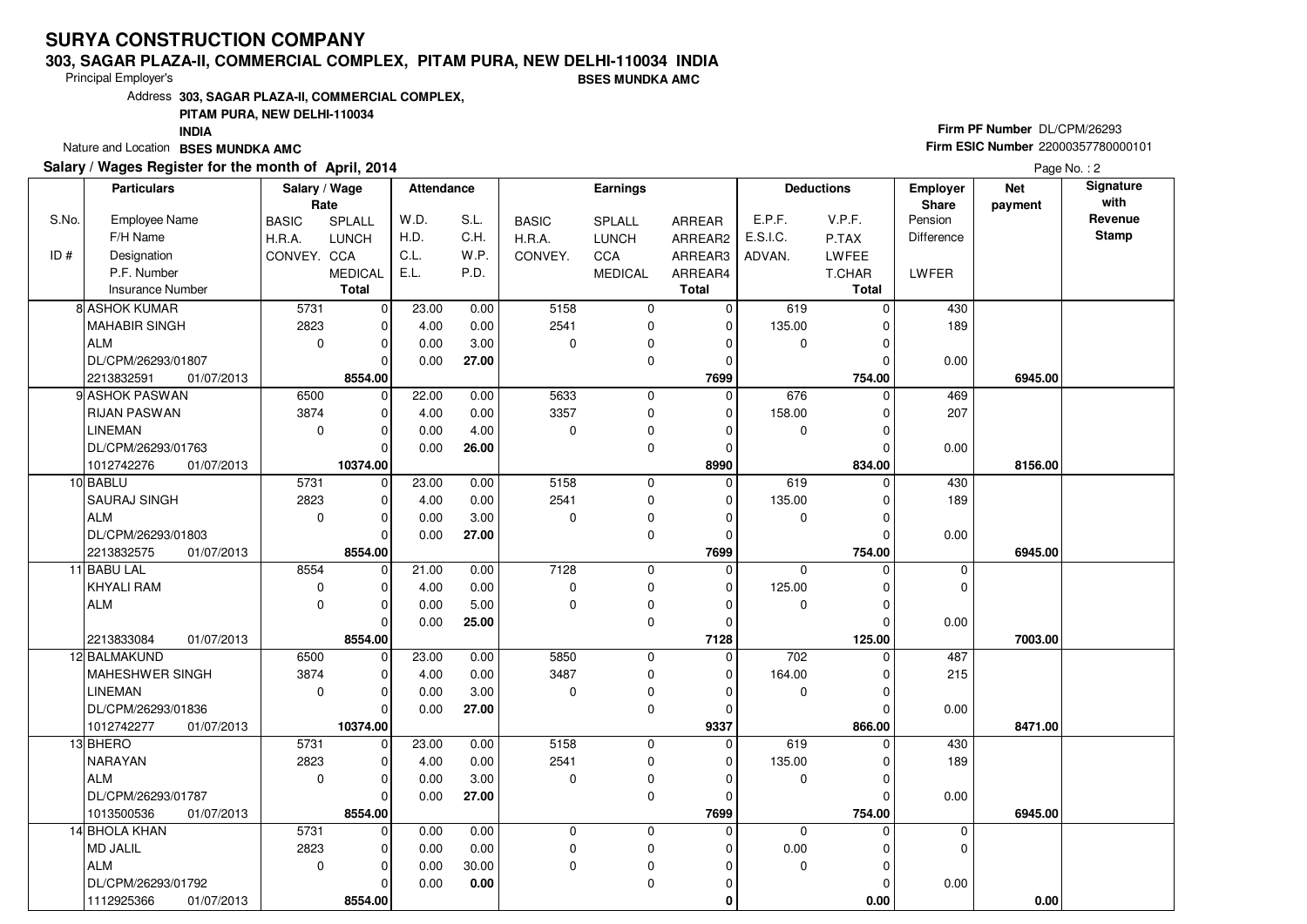#### **303, SAGAR PLAZA-II, COMMERCIAL COMPLEX, PITAM PURA, NEW DELHI-110034 INDIABSES MUNDKA AMC**

Principal Employer's

Address**303, SAGAR PLAZA-II, COMMERCIAL COMPLEX,**

#### **PITAM PURA, NEW DELHI-110034**

**INDIA**

Nature and Location **BSES MUNDKA AMC** 

### **Salary / Wages Register for the month of April, 2014**

# **Firm PF Number** DL/CPM/26293 **Firm ESIC Number** <sup>22000357780000101</sup>

|       | <b>Particulars</b>         | Salary / Wage<br>Rate |                | <b>Attendance</b> |       |              | <b>Earnings</b> |              |             | <b>Deductions</b> | <b>Employer</b><br>Share | <b>Net</b><br>payment | Signature<br>with |
|-------|----------------------------|-----------------------|----------------|-------------------|-------|--------------|-----------------|--------------|-------------|-------------------|--------------------------|-----------------------|-------------------|
| S.No. | <b>Employee Name</b>       | <b>BASIC</b>          | SPLALL         | W.D.              | S.L.  | <b>BASIC</b> | SPLALL          | ARREAR       | E.P.F.      | V.P.F.            | Pension                  |                       | Revenue           |
|       | F/H Name                   | H.R.A.                | <b>LUNCH</b>   | H.D.              | C.H.  | H.R.A.       | <b>LUNCH</b>    | ARREAR2      | E.S.I.C.    | P.TAX             | Difference               |                       | <b>Stamp</b>      |
| ID#   | Designation                | CONVEY. CCA           |                | C.L.              | W.P.  | CONVEY.      | CCA             | ARREAR3      | ADVAN.      | LWFEE             |                          |                       |                   |
|       | P.F. Number                |                       | <b>MEDICAL</b> | E.L.              | P.D.  |              | <b>MEDICAL</b>  | ARREAR4      |             | T.CHAR            | LWFER                    |                       |                   |
|       | <b>Insurance Number</b>    |                       | <b>Total</b>   |                   |       |              |                 | <b>Total</b> |             | <b>Total</b>      |                          |                       |                   |
|       | 15 BHUPENDER               | 5731                  | $\mathbf 0$    | 24.00             | 0.00  | 5349         | 0               | $\mathbf 0$  | 642         | 0                 | 446                      |                       |                   |
|       | OM PARKASH                 | 2823                  | $\mathbf 0$    | 4.00              | 0.00  | 2635         | 0               | $\mathbf 0$  | 140.00      | $\Omega$          | 196                      |                       |                   |
|       | ALM                        | $\mathbf 0$           | $\mathbf 0$    | 0.00              | 2.00  | $\Omega$     | 0               | $\Omega$     | 0           |                   |                          |                       |                   |
|       | DL/CPM/26293/01839         |                       | $\Omega$       | 0.00              | 28.00 |              | $\mathbf 0$     | $\mathbf 0$  |             | 0                 | 0.00                     |                       |                   |
|       | 2213834568<br>01/07/2013   |                       | 8554.00        |                   |       |              |                 | 7984         |             | 782.00            |                          | 7202.00               |                   |
|       | 16 BIJENDER                | 5731                  | $\overline{0}$ | 23.00             | 0.00  | 5158         | $\mathbf 0$     | $\Omega$     | 619         | $\Omega$          | 430                      |                       |                   |
|       | <b>EIDAL SINGH</b>         | 2823                  | $\mathbf 0$    | 4.00              | 0.00  | 2541         | $\mathbf 0$     | 0            | 135.00      | O                 | 189                      |                       |                   |
|       | ALM                        | $\mathbf 0$           | $\mathbf 0$    | 0.00              | 3.00  | $\Omega$     | 0               | $\Omega$     | 0           |                   |                          |                       |                   |
|       | DL/CPM/26293/01811         |                       | $\Omega$       | 0.00              | 27.00 |              | $\mathbf 0$     | 0            |             | $\Omega$          | 0.00                     |                       |                   |
|       | 2213832734<br>01/07/2013   |                       | 8554.00        |                   |       |              |                 | 7699         |             | 754.00            |                          | 6945.00               |                   |
|       | 17 BIRENDRA MANDAL         | 5731                  | $\mathbf 0$    | 24.00             | 0.00  | 5349         | $\mathbf 0$     | $\Omega$     | 642         | $\Omega$          | 446                      |                       |                   |
|       | <b>DASHARATH MANDAL</b>    | 2823                  | $\mathbf 0$    | 4.00              | 0.00  | 2635         | $\mathbf 0$     | 0            | 140.00      |                   | 196                      |                       |                   |
|       | ALM                        | $\Omega$              | $\Omega$       | 0.00              | 2.00  | $\Omega$     | $\mathbf 0$     | $\Omega$     | $\mathbf 0$ | O                 |                          |                       |                   |
|       | DL/CPM/26293/01853         |                       | $\Omega$       | 0.00              | 28.00 |              | $\mathbf 0$     | 0            |             |                   | 0.00                     |                       |                   |
|       | 2213863216<br>20/09/2013   |                       | 8554.00        |                   |       |              |                 | 7984         |             | 782.00            |                          | 7202.00               |                   |
|       | 18 CHANDGI RAM             | 6500                  | $\mathbf 0$    | 22.00             | 0.00  | 5633         | $\mathbf 0$     | $\Omega$     | 676         | $\Omega$          | 469                      |                       |                   |
|       | <b>RAJ RAM MISHRA</b>      | 3874                  | $\mathbf 0$    | 4.00              | 0.00  | 3357         | 0               | 0            | 158.00      |                   | 207                      |                       |                   |
|       | FITTER                     | $\Omega$              | $\Omega$       | 0.00              | 4.00  | $\Omega$     | 0               | $\Omega$     | $\mathbf 0$ |                   |                          |                       |                   |
|       | DL/CPM/26293/01764         |                       | $\Omega$       | 0.00              | 26.00 |              | $\mathbf 0$     | $\mathbf 0$  |             |                   | 0.00                     |                       |                   |
|       | 1012742278<br>01/07/2013   |                       | 10374.00       |                   |       |              |                 | 8990         |             | 834.00            |                          | 8156.00               |                   |
|       | 19 CHANDRASHEKHAR KU.      | 5731                  | $\mathbf 0$    | 25.00             | 0.00  | 5540         | $\mathbf 0$     | $\mathbf 0$  | 665         |                   | 461                      |                       |                   |
|       | <b>AGAMLAL SEN</b>         | 2823                  | $\Omega$       | 4.00              | 0.00  | 2729         | $\mathbf 0$     | $\Omega$     | 145.00      |                   | 204                      |                       |                   |
|       | ALM                        | $\mathbf 0$           | $\mathbf 0$    | 0.00              | 1.00  | $\Omega$     | $\mathbf 0$     | $\mathbf 0$  | 0           | $\Omega$          |                          |                       |                   |
|       | DL/CPM/26293/01817         |                       | $\mathbf 0$    | 0.00              | 29.00 |              | 0               | 0            |             |                   | 0.00                     |                       |                   |
|       | 2213833080<br>01/07/2013   |                       | 8554.00        |                   |       |              |                 | 8269         |             | 810.00            |                          | 7459.00               |                   |
|       | 20 CHHOTU KUMAR            | 6500                  | $\mathbf 0$    | 24.00             | 0.00  | 6067         | $\mathbf 0$     | $\Omega$     | 728         | $\Omega$          | 505                      |                       |                   |
|       | <b>GARBHI PRASAD SINGH</b> | 3874                  | $\Omega$       | 4.00              | 0.00  | 3616         | $\mathbf 0$     | $\Omega$     | 170.00      | O                 | 223                      |                       |                   |
|       | <b>LINEMAN</b>             | $\Omega$              | $\mathbf 0$    | 0.00              | 2.00  | $\Omega$     | $\mathbf 0$     | $\Omega$     | 0           |                   |                          |                       |                   |
|       | DL/CPM/26293/01765         |                       | $\Omega$       | 0.00              | 28.00 |              | $\mathbf 0$     | $\Omega$     |             |                   | 0.00                     |                       |                   |
|       | 1012742281<br>01/07/2013   |                       | 10374.00       |                   |       |              |                 | 9683         |             | 898.00            |                          | 8785.00               |                   |
|       | 21 DEEPAK KUMAR            | 6500                  | $\mathbf 0$    | 22.00             | 0.00  | 5633         | $\mathbf 0$     | $\Omega$     | 676         | 0                 | 469                      |                       |                   |
|       | <b>RAM NIWASH</b>          | 3874                  | $\Omega$       | 4.00              | 0.00  | 3357         | $\mathbf 0$     | 0            | 158.00      |                   | 207                      |                       |                   |
|       | <b>LINEMAN</b>             | $\mathbf 0$           | $\mathbf 0$    | 0.00              | 4.00  | $\mathbf 0$  | 0               | $\Omega$     | 0           | O                 |                          |                       |                   |
|       | DL/CPM/26293/01794         |                       | $\Omega$       | 0.00              | 26.00 |              | 0               | $\Omega$     |             |                   | 0.00                     |                       |                   |
|       | 1113957143<br>01/07/2013   |                       | 10374.00       |                   |       |              |                 | 8990         |             | 834.00            |                          | 8156.00               |                   |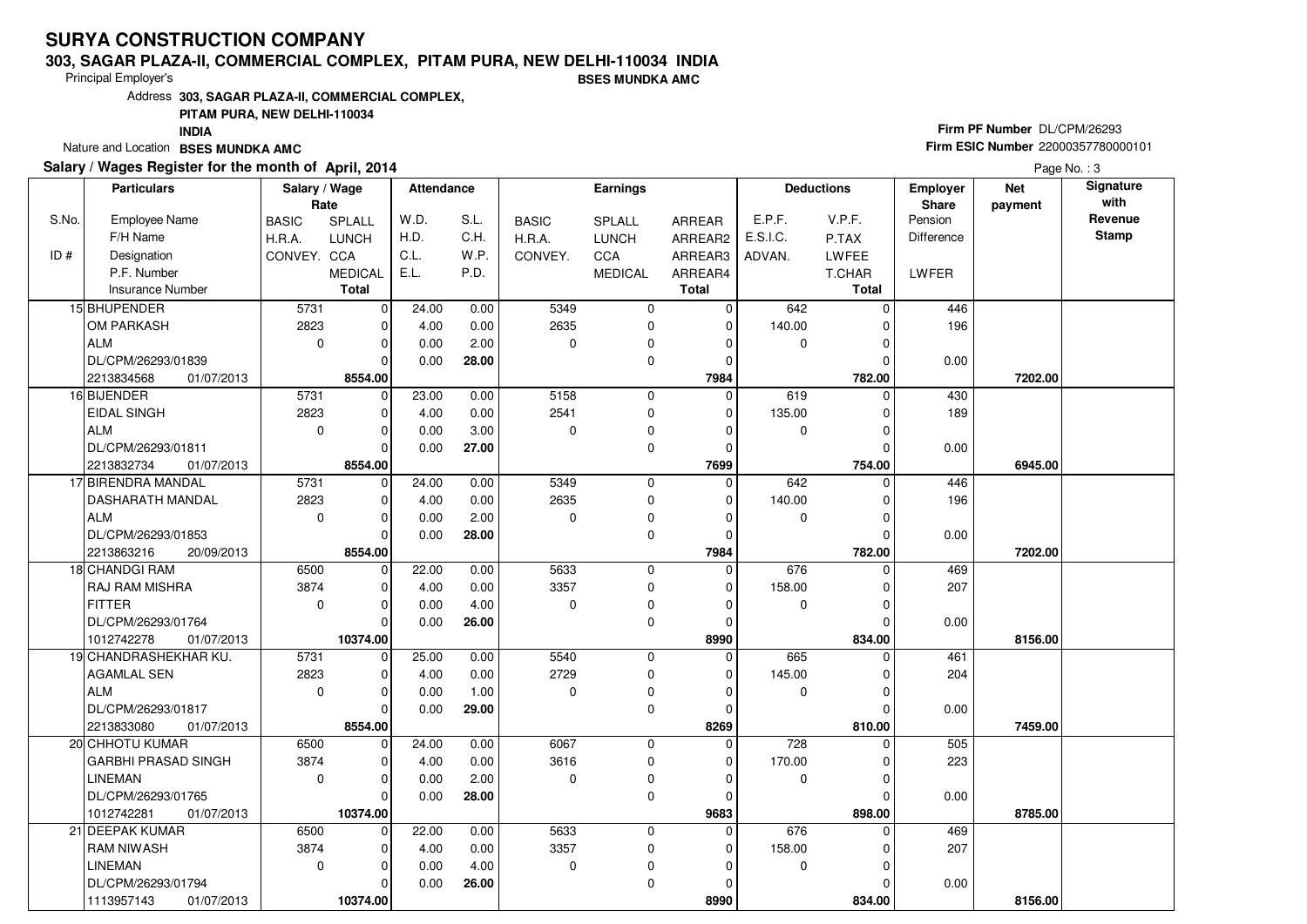#### **303, SAGAR PLAZA-II, COMMERCIAL COMPLEX, PITAM PURA, NEW DELHI-110034 INDIABSES MUNDKA AMC**

Principal Employer's

Address**303, SAGAR PLAZA-II, COMMERCIAL COMPLEX,**

**PITAM PURA, NEW DELHI-110034**

**INDIA**

Nature and Location **BSES MUNDKA AMC** 

### **Salary / Wages Register for the month of April, 2014**

# **Firm PF Number** DL/CPM/26293 **Firm ESIC Number** <sup>22000357780000101</sup>

|       | <b>Particulars</b>       | Salary / Wage<br>Rate |                | <b>Attendance</b> |       |              | Earnings       |               |             | <b>Deductions</b> | Employer<br>Share | <b>Net</b><br>payment | Signature<br>with |
|-------|--------------------------|-----------------------|----------------|-------------------|-------|--------------|----------------|---------------|-------------|-------------------|-------------------|-----------------------|-------------------|
| S.No. | <b>Employee Name</b>     | <b>BASIC</b>          | SPLALL         | W.D.              | S.L.  | <b>BASIC</b> | SPLALL         | <b>ARREAR</b> | E.P.F.      | V.P.F.            | Pension           |                       | Revenue           |
|       | F/H Name                 | H.R.A.                | <b>LUNCH</b>   | H.D.              | C.H.  | H.R.A.       | <b>LUNCH</b>   | ARREAR2       | E.S.I.C.    | P.TAX             | <b>Difference</b> |                       | <b>Stamp</b>      |
| ID#   | Designation              | CONVEY. CCA           |                | C.L.              | W.P.  | CONVEY.      | CCA            | ARREAR3       | ADVAN.      | <b>LWFEE</b>      |                   |                       |                   |
|       | P.F. Number              |                       | <b>MEDICAL</b> | E.L.              | P.D.  |              | <b>MEDICAL</b> | ARREAR4       |             | T.CHAR            | LWFER             |                       |                   |
|       | <b>Insurance Number</b>  |                       | <b>Total</b>   |                   |       |              |                | <b>Total</b>  |             | <b>Total</b>      |                   |                       |                   |
|       | 22 DEVENDER KUMAR        | 5731                  | $\mathbf 0$    | 24.00             | 0.00  | 5349         | $\mathbf 0$    | $\mathbf 0$   | 642         | $\Omega$          | 446               |                       |                   |
|       | <b>TARA CHAND</b>        | 2823                  | 0              | 4.00              | 0.00  | 2635         | $\mathbf 0$    | $\mathbf 0$   | 140.00      | $\Omega$          | 196               |                       |                   |
|       | <b>ALM</b>               | $\mathbf 0$           | $\mathbf 0$    | 0.00              | 2.00  | 0            | 0              | $\Omega$      | $\mathbf 0$ | $\Omega$          |                   |                       |                   |
|       | DL/CPM/26293/01856       |                       | $\Omega$       | 0.00              | 28.00 |              | 0              | $\Omega$      |             | O                 | 0.00              |                       |                   |
|       | 1106535023<br>01/10/2013 |                       | 8554.00        |                   |       |              |                | 7984          |             | 782.00            |                   | 7202.00               |                   |
|       | 23 DILIP SINGH           | 6500                  | $\mathbf 0$    | 25.00             | 0.00  | 6283         | $\mathbf 0$    | $\mathbf 0$   | 754         | $\Omega$          | 523               |                       |                   |
|       | LT. PARSADI SINGH        | 3874                  | $\mathbf 0$    | 4.00              | 0.00  | 3745         | 0              | $\mathbf 0$   | 176.00      | O                 | 231               |                       |                   |
|       | <b>LINEMAN</b>           | $\Omega$              | $\mathbf 0$    | 0.00              | 1.00  | 0            | 0              | $\Omega$      | $\mathbf 0$ | $\Omega$          |                   |                       |                   |
|       | DL/CPM/26293/01806       |                       | $\mathbf 0$    | 0.00              | 29.00 |              | 0              | $\mathbf 0$   |             | $\Omega$          | 0.00              |                       |                   |
|       | 2213832586<br>01/03/2014 |                       | 10374.00       |                   |       |              |                | 10028         |             | 930.00            |                   | 9098.00               |                   |
|       | 24 DINKAR KUMAR SEN      | 6500                  | 0              | 22.00             | 0.00  | 5633         | $\mathbf 0$    | $\mathbf 0$   | 676         | $\Omega$          | 469               |                       |                   |
|       | <b>AGAMLAL SEN</b>       | 3874                  | $\mathbf 0$    | 4.00              | 0.00  | 3357         | 0              | $\Omega$      | 158.00      | O                 | 207               |                       |                   |
|       | <b>LINEMAN</b>           | 0                     | $\mathbf 0$    | 0.00              | 4.00  | 0            | 0              | $\Omega$      | $\mathbf 0$ | $\Omega$          |                   |                       |                   |
|       | DL/CPM/26293/01760       |                       | $\mathbf 0$    | 0.00              | 26.00 |              | $\mathbf 0$    | $\mathbf 0$   |             | $\mathcal{C}$     | 0.00              |                       |                   |
|       | 1010079092<br>01/07/2013 |                       | 10374.00       |                   |       |              |                | 8990          |             | 834.00            |                   | 8156.00               |                   |
|       | 25 GAUTAM KUMAR          | 6500                  | $\mathbf 0$    | 22.00             | 0.00  | 5633         | $\mathbf 0$    | $\mathbf 0$   | 676         | $\Omega$          | 469               |                       |                   |
|       | SRIDHAR SINGH            | 3874                  | $\mathbf 0$    | 4.00              | 0.00  | 3357         | 0              | $\Omega$      | 158.00      | C                 | 207               |                       |                   |
|       | <b>LINEMAN</b>           | $\Omega$              | $\mathbf 0$    | 0.00              | 4.00  | 0            | 0              | $\Omega$      | $\mathbf 0$ | $\Omega$          |                   |                       |                   |
|       | DL/CPM/26293/01813       |                       | $\Omega$       | 0.00              | 26.00 |              | 0              | $\Omega$      |             | $\sqrt{ }$        | 0.00              |                       |                   |
|       | 2213832745<br>01/07/2013 |                       | 10374.00       |                   |       |              |                | 8990          |             | 834.00            |                   | 8156.00               |                   |
|       | 26 GOVIND                | 6500                  | $\mathbf 0$    | 22.00             | 0.00  | 5633         | $\mathbf 0$    | $\mathbf 0$   | 676         |                   | 469               |                       |                   |
|       | <b>DILIP SINGH</b>       | 3874                  | $\mathbf 0$    | 4.00              | 0.00  | 3357         | 0              | $\Omega$      | 158.00      |                   | 207               |                       |                   |
|       | <b>LINEMAN</b>           | $\Omega$              | $\mathbf 0$    | 0.00              | 4.00  | 0            | 0              | $\Omega$      | $\mathbf 0$ | $\Omega$          |                   |                       |                   |
|       | DL/CPM/26293/01808       |                       | $\mathbf 0$    | 0.00              | 26.00 |              | 0              | $\Omega$      |             | $\mathcal{C}$     | 0.00              |                       |                   |
|       | 2213832598<br>01/07/2013 |                       | 10374.00       |                   |       |              |                | 8990          |             | 834.00            |                   | 8156.00               |                   |
|       | 27 GUDDU SINGH           | 6500                  | $\mathbf 0$    | 22.00             | 0.00  | 5633         | $\mathbf 0$    | $\mathbf 0$   | 676         | $\Omega$          | 469               |                       |                   |
|       | <b>SAURAJ SINGH</b>      | 3874                  | $\mathbf 0$    | 4.00              | 0.00  | 3357         | 0              | $\mathbf 0$   | 158.00      | $\Omega$          | 207               |                       |                   |
|       | <b>LINEMAN</b>           | $\mathbf 0$           | $\mathbf 0$    | 0.00              | 4.00  | $\mathbf 0$  | 0              | $\Omega$      | $\mathbf 0$ | O                 |                   |                       |                   |
|       | DL/CPM/26293/01832       |                       | $\Omega$       | 0.00              | 26.00 |              | $\mathbf 0$    | $\Omega$      |             | $\Omega$          | 0.00              |                       |                   |
|       | 1012742408<br>01/07/2013 |                       | 10374.00       |                   |       |              |                | 8990          |             | 834.00            |                   | 8156.00               |                   |
|       | 28 HIRA                  | 6500                  | $\mathbf 0$    | 25.00             | 0.00  | 6283         | $\mathbf 0$    | $\mathbf 0$   | 754         |                   | 523               |                       |                   |
|       | <b>CHHABU SINGH</b>      | 3874                  | $\mathbf 0$    | 4.00              | 0.00  | 3745         | 0              | $\mathbf 0$   | 176.00      |                   | 231               |                       |                   |
|       | <b>LINEMAN</b>           | $\mathbf 0$           | $\mathbf 0$    | 0.00              | 1.00  | 0            | 0              | $\Omega$      | $\mathbf 0$ | $\Omega$          |                   |                       |                   |
|       | DL/CPM/26293/01784       |                       | $\mathbf 0$    | 0.00              | 29.00 |              | 0              | $\mathbf 0$   |             | $\Omega$          | 0.00              |                       |                   |
|       | 1013034860<br>01/07/2013 |                       | 10374.00       |                   |       |              |                | 10028         |             | 930.00            |                   | 9098.00               |                   |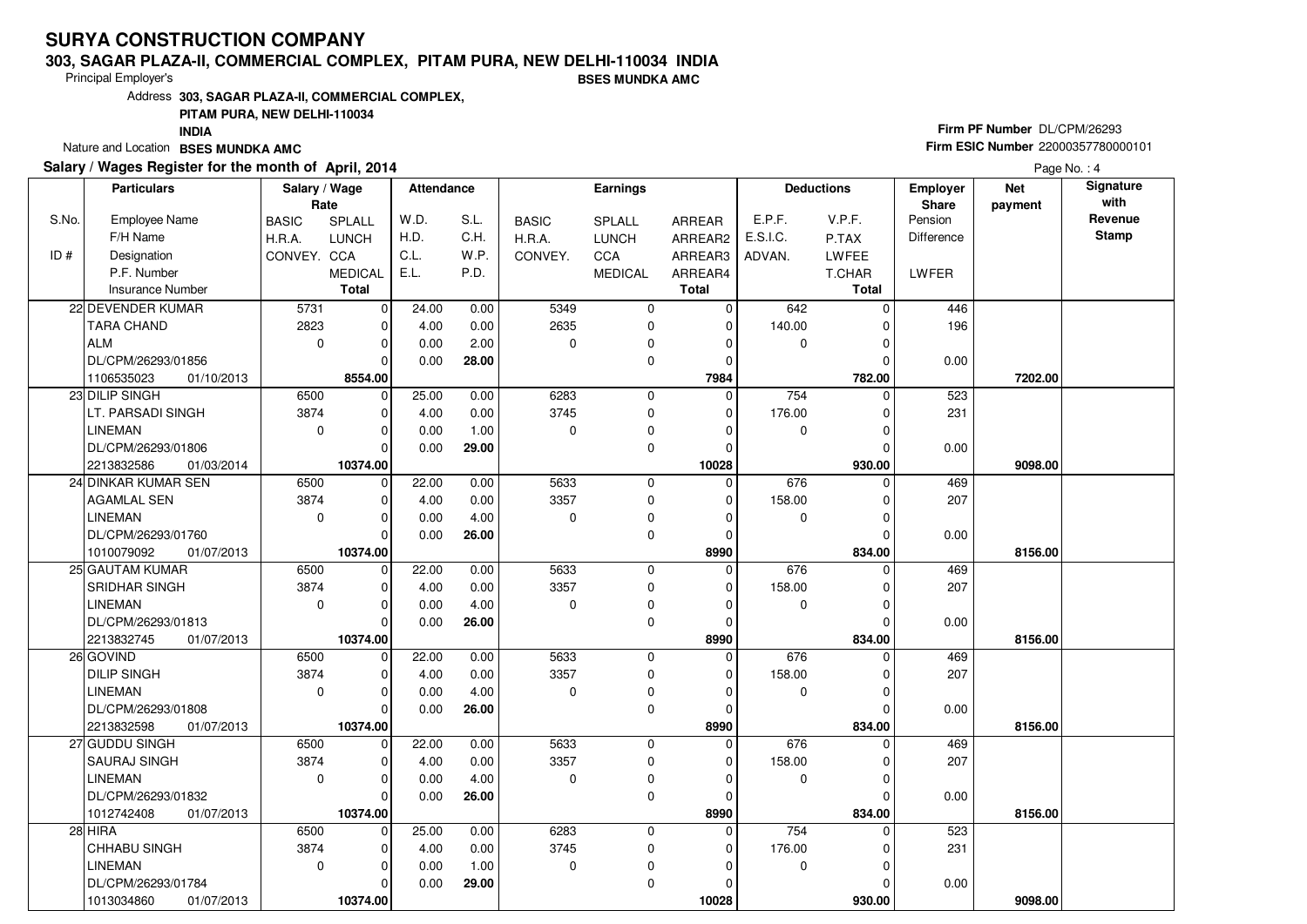#### **303, SAGAR PLAZA-II, COMMERCIAL COMPLEX, PITAM PURA, NEW DELHI-110034 INDIABSES MUNDKA AMC**

Principal Employer's

Address**303, SAGAR PLAZA-II, COMMERCIAL COMPLEX,**

### **PITAM PURA, NEW DELHI-110034**

**INDIA**

Nature and Location **BSES MUNDKA AMC** 

### **Salary / Wages Register for the month of April, 2014**

# **Firm PF Number** DL/CPM/26293 **Firm ESIC Number** <sup>22000357780000101</sup>

|       | <b>Particulars</b>       | Salary / Wage<br>Rate |                | Attendance |       |              | <b>Earnings</b> |              |          | <b>Deductions</b> | <b>Employer</b><br>Share | <b>Net</b><br>payment | Signature<br>with |
|-------|--------------------------|-----------------------|----------------|------------|-------|--------------|-----------------|--------------|----------|-------------------|--------------------------|-----------------------|-------------------|
| S.No. | <b>Employee Name</b>     | <b>BASIC</b>          | SPLALL         | W.D.       | S.L.  | <b>BASIC</b> | <b>SPLALL</b>   | ARREAR       | E.P.F.   | V.P.F.            | Pension                  |                       | Revenue           |
|       | F/H Name                 | H.R.A.                | <b>LUNCH</b>   | H.D.       | C.H.  | H.R.A.       | <b>LUNCH</b>    | ARREAR2      | E.S.I.C. | P.TAX             | <b>Difference</b>        |                       | <b>Stamp</b>      |
| ID#   | Designation              | CONVEY. CCA           |                | C.L.       | W.P.  | CONVEY.      | CCA             | ARREAR3      | ADVAN.   | LWFEE             |                          |                       |                   |
|       | P.F. Number              |                       | <b>MEDICAL</b> | E.L.       | P.D.  |              | <b>MEDICAL</b>  | ARREAR4      |          | T.CHAR            | <b>LWFER</b>             |                       |                   |
|       | <b>Insurance Number</b>  |                       | <b>Total</b>   |            |       |              |                 | <b>Total</b> |          | <b>Total</b>      |                          |                       |                   |
|       | 29 JASWANT               | 5731                  | $\mathbf 0$    | 23.00      | 0.00  | 5158         | $\mathbf 0$     | 0            | 619      | $\Omega$          | 430                      |                       |                   |
|       | <b>BALWANT</b>           | 2823                  | $\mathbf 0$    | 4.00       | 0.00  | 2541         | 0               | $\mathbf 0$  | 135.00   |                   | 189                      |                       |                   |
|       | ALM                      | $\mathbf 0$           | $\mathbf 0$    | 0.00       | 3.00  | $\Omega$     | $\mathbf 0$     | 0            | 0        |                   |                          |                       |                   |
|       | DL/CPM/26293/01824       |                       | $\Omega$       | 0.00       | 27.00 |              | 0               | 0            |          |                   | 0.00                     |                       |                   |
|       | 01/07/2013<br>2213833549 |                       | 8554.00        |            |       |              |                 | 7699         |          | 754.00            |                          | 6945.00               |                   |
|       | 30 JITENDRA PRASAD GUPTA | 5731                  | $\mathbf 0$    | 23.00      | 0.00  | 5158         | 0               | $\Omega$     | 619      | 0                 | 430                      |                       |                   |
|       | PUNIT LAL PRASAD         | 2823                  | $\mathbf 0$    | 4.00       | 0.00  | 2541         | $\mathbf 0$     | $\mathbf 0$  | 135.00   | $\Omega$          | 189                      |                       |                   |
|       | ALM                      | $\mathbf 0$           | $\mathbf 0$    | 0.00       | 3.00  | $\mathbf 0$  | 0               | $\Omega$     | 0        | O                 |                          |                       |                   |
|       | DL/CPM/26293/01846       |                       | $\Omega$       | 0.00       | 27.00 |              | $\mathbf 0$     | $\mathbf 0$  |          | $\Omega$          | 0.00                     |                       |                   |
|       | 2213857489<br>02/09/2013 |                       | 8554.00        |            |       |              |                 | 7699         |          | 754.00            |                          | 6945.00               |                   |
|       | 31 KAILASH SHARMA        | 5731                  | $\mathbf 0$    | 23.00      | 0.00  | 5158         | $\mathbf 0$     | $\mathbf 0$  | 619      | $\Omega$          | 430                      |                       |                   |
|       | KISHAN SHARMA            | 2823                  | $\mathbf 0$    | 4.00       | 0.00  | 2541         | $\mathbf 0$     | 0            | 135.00   | 0                 | 189                      |                       |                   |
|       | ALM                      | $\mathbf 0$           | $\mathbf 0$    | 0.00       | 3.00  | $\Omega$     | 0               | $\Omega$     | 0        | $\Omega$          |                          |                       |                   |
|       | DL/CPM/26293/01833       |                       | $\Omega$       | 0.00       | 27.00 |              | 0               | 0            |          |                   | 0.00                     |                       |                   |
|       | 1013466763<br>01/07/2013 |                       | 8554.00        |            |       |              |                 | 7699         |          | 754.00            |                          | 6945.00               |                   |
|       | 32 KAILASH SINGH         | 6500                  | $\overline{0}$ | 22.00      | 0.00  | 5633         | 0               | $\mathbf 0$  | 676      | $\mathbf 0$       | 469                      |                       |                   |
|       | SIKENDER SINGH           | 3874                  | $\mathbf 0$    | 4.00       | 0.00  | 3357         | $\mathbf 0$     | $\mathbf 0$  | 158.00   |                   | 207                      |                       |                   |
|       | <b>LINEMAN</b>           | $\mathbf 0$           | $\mathbf 0$    | 0.00       | 4.00  | $\Omega$     | 0               | $\Omega$     | 0        | O                 |                          |                       |                   |
|       | DL/CPM/26293/01779       |                       | $\Omega$       | 0.00       | 26.00 |              | $\Omega$        | $\mathbf 0$  |          |                   | 0.00                     |                       |                   |
|       | 1012925370<br>01/07/2013 |                       | 10374.00       |            |       |              |                 | 8990         |          | 834.00            |                          | 8156.00               |                   |
|       | 33 KANHAIYA KUMAR        | 5731                  | $\mathbf 0$    | 23.00      | 0.00  | 5158         | $\mathbf 0$     | 0            | 619      |                   | 430                      |                       |                   |
|       | <b>LAL CHAND</b>         | 2823                  | $\Omega$       | 4.00       | 0.00  | 2541         | 0               | 0            | 135.00   |                   | 189                      |                       |                   |
|       | <b>ALM</b>               | $\mathbf 0$           | $\mathbf 0$    | 0.00       | 3.00  | $\Omega$     | $\mathbf 0$     | $\Omega$     | 0        | $\Omega$          |                          |                       |                   |
|       | DL/CPM/26293/01767       |                       | $\mathbf 0$    | 0.00       | 27.00 |              | 0               | 0            |          |                   | 0.00                     |                       |                   |
|       | 1012742402<br>01/07/2013 |                       | 8554.00        |            |       |              |                 | 7699         |          | 754.00            |                          | 6945.00               |                   |
|       | 34 KANHAIYA KUMAR        | 6500                  | $\mathbf 0$    | 22.00      | 0.00  | 5633         | 0               | $\mathbf 0$  | 676      | $\Omega$          | 469                      |                       |                   |
|       | KISHAN SINGH             | 3874                  | $\mathbf 0$    | 4.00       | 0.00  | 3357         | $\mathbf 0$     | $\Omega$     | 158.00   | $\Omega$          | 207                      |                       |                   |
|       | <b>LINEMAN</b>           | $\mathbf 0$           | $\mathbf 0$    | 0.00       | 4.00  | $\mathbf 0$  | 0               | $\Omega$     | 0        |                   |                          |                       |                   |
|       | DL/CPM/26293/01791       |                       | $\Omega$       | 0.00       | 26.00 |              | $\mathbf 0$     | $\Omega$     |          |                   | 0.00                     |                       |                   |
|       | 1112779267<br>01/07/2013 |                       | 10374.00       |            |       |              |                 | 8990         |          | 834.00            |                          | 8156.00               |                   |
|       | 35 KAPIL                 | 6500                  | $\mathbf 0$    | 22.00      | 0.00  | 5633         | $\mathbf 0$     | 0            | 676      | 0                 | 469                      |                       |                   |
|       | CHHOTU PRASAD SINGH      | 3874                  | $\Omega$       | 4.00       | 0.00  | 3357         | 0               | $\Omega$     | 158.00   |                   | 207                      |                       |                   |
|       | <b>LINEMAN</b>           | $\mathbf 0$           | $\mathbf 0$    | 0.00       | 4.00  | $\mathbf 0$  | 0               | $\Omega$     | 0        | $\Omega$          |                          |                       |                   |
|       | DL/CPM/26293/01768       |                       | 0              | 0.00       | 26.00 |              | 0               | $\Omega$     |          |                   | 0.00                     |                       |                   |
|       | 1012742400<br>01/07/2013 |                       | 10374.00       |            |       |              |                 | 8990         |          | 834.00            |                          | 8156.00               |                   |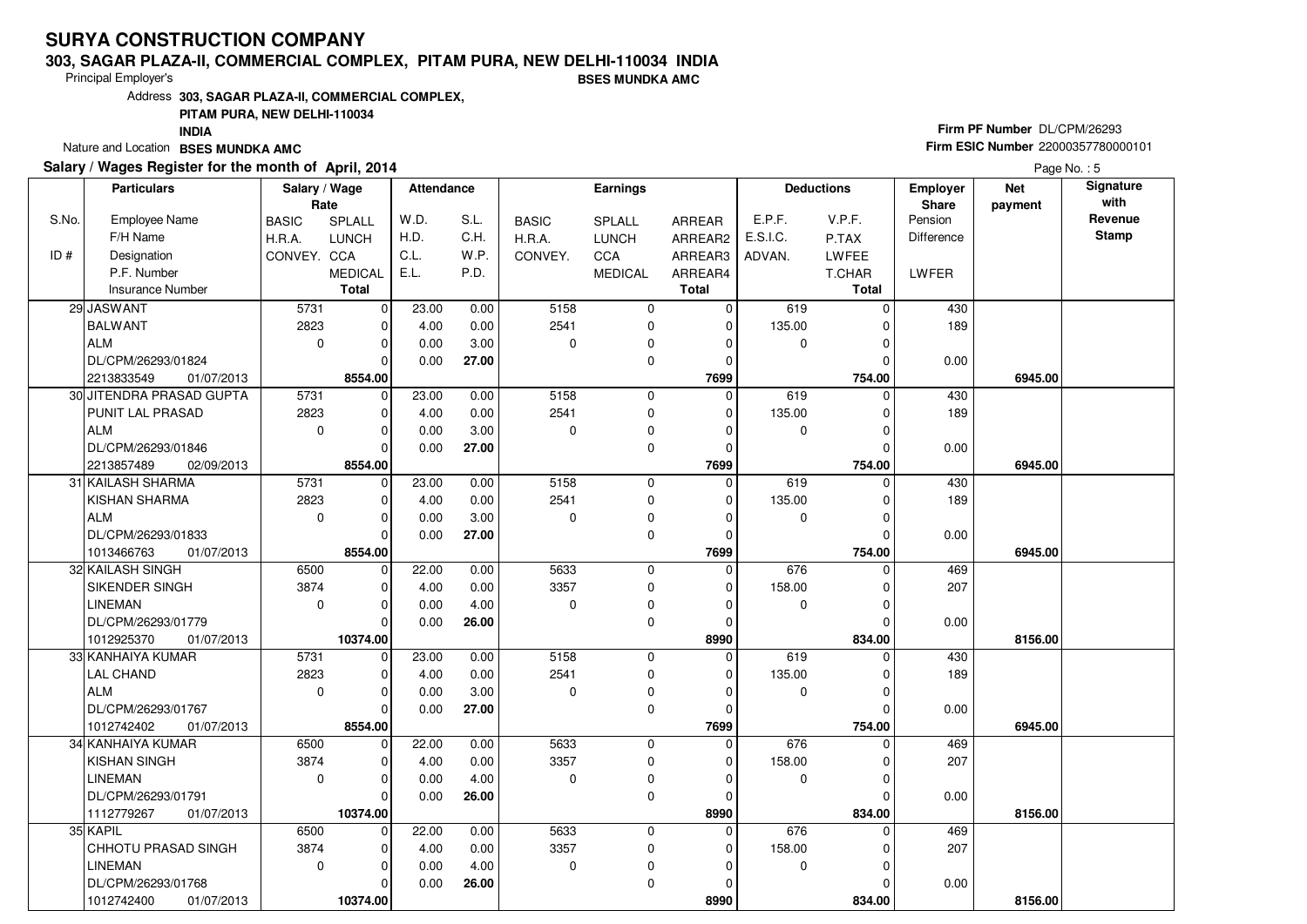#### **303, SAGAR PLAZA-II, COMMERCIAL COMPLEX, PITAM PURA, NEW DELHI-110034 INDIABSES MUNDKA AMC**

Principal Employer's

Address**303, SAGAR PLAZA-II, COMMERCIAL COMPLEX,**

**PITAM PURA, NEW DELHI-110034**

**INDIA**

Nature and Location **BSES MUNDKA AMC** 

### **Salary / Wages Register for the month of April, 2014**

# **Firm PF Number** DL/CPM/26293 **Firm ESIC Number** <sup>22000357780000101</sup>

|       | <b>Particulars</b>       | Salary / Wage |                | <b>Attendance</b> |       |              | Earnings       |               |             | <b>Deductions</b> | Employer          | <b>Net</b> | Signature    |
|-------|--------------------------|---------------|----------------|-------------------|-------|--------------|----------------|---------------|-------------|-------------------|-------------------|------------|--------------|
|       |                          | Rate          |                |                   |       |              |                |               |             |                   | Share             | payment    | with         |
| S.No. | <b>Employee Name</b>     | <b>BASIC</b>  | SPLALL         | W.D.              | S.L.  | <b>BASIC</b> | <b>SPLALL</b>  | <b>ARREAR</b> | E.P.F.      | V.P.F.            | Pension           |            | Revenue      |
|       | F/H Name                 | H.R.A.        | <b>LUNCH</b>   | H.D.              | C.H.  | H.R.A.       | <b>LUNCH</b>   | ARREAR2       | E.S.I.C.    | P.TAX             | <b>Difference</b> |            | <b>Stamp</b> |
| ID#   | Designation              | CONVEY. CCA   |                | C.L.              | W.P.  | CONVEY.      | CCA            | ARREAR3       | ADVAN.      | LWFEE             |                   |            |              |
|       | P.F. Number              |               | <b>MEDICAL</b> | E.L.              | P.D.  |              | <b>MEDICAL</b> | ARREAR4       |             | T.CHAR            | LWFER             |            |              |
|       | <b>Insurance Number</b>  |               | <b>Total</b>   |                   |       |              |                | <b>Total</b>  |             | <b>Total</b>      |                   |            |              |
|       | 36 KIRPAL SINGH          | 6500          | $\overline{0}$ | 24.00             | 0.00  | 6067         | $\mathbf 0$    | 0             | 728         | $\Omega$          | 505               |            |              |
|       | MAHENDRA SINGH           | 3874          | $\mathbf 0$    | 4.00              | 0.00  | 3616         | 0              | $\mathbf 0$   | 170.00      | 0                 | 223               |            |              |
|       | <b>LINEMAN</b>           | $\mathbf 0$   | $\overline{0}$ | 0.00              | 2.00  | $\mathbf 0$  | $\pmb{0}$      | 0             | 0           | 0                 |                   |            |              |
|       | DL/CPM/26293/01835       |               | 0              | 0.00              | 28.00 |              | $\mathbf 0$    | 0             |             | $\Omega$          | 0.00              |            |              |
|       | 1013528814<br>01/07/2013 |               | 10374.00       |                   |       |              |                | 9683          |             | 898.00            |                   | 8785.00    |              |
|       | 37 LAL CHAND             | 6500          | $\mathbf 0$    | 22.00             | 0.00  | 5633         | 0              | $\mathbf 0$   | 676         | 0                 | 469               |            |              |
|       | <b>SITA RAM</b>          | 3874          | $\mathbf 0$    | 4.00              | 0.00  | 3357         | 0              | 0             | 158.00      | 0                 | 207               |            |              |
|       | <b>LINEMAN</b>           | $\mathbf 0$   | 0              | 0.00              | 4.00  | $\mathbf 0$  | $\mathbf 0$    | 0             | 0           | $\mathbf 0$       |                   |            |              |
|       | DL/CPM/26293/01855       |               | 0              | 0.00              | 26.00 |              | 0              | 0             |             | 0                 | 0.00              |            |              |
|       | 1013588462<br>01/10/2013 |               | 10374.00       |                   |       |              |                | 8990          |             | 834.00            |                   | 8156.00    |              |
|       | 38 LAXMAN SINGH          | 5731          | $\mathbf 0$    | 23.00             | 0.00  | 5158         | $\mathbf 0$    | $\mathbf 0$   | 619         | $\Omega$          | 430               |            |              |
|       | <b>DIPTI SINGH</b>       | 2823          | $\overline{0}$ | 4.00              | 0.00  | 2541         | 0              | 0             | 135.00      | 0                 | 189               |            |              |
|       | <b>ALM</b>               | $\mathbf 0$   | 0              | 0.00              | 3.00  | $\mathbf 0$  | $\mathbf 0$    | 0             | 0           | $\mathbf 0$       |                   |            |              |
|       | DL/CPM/26293/01789       |               | 0              | 0.00              | 27.00 |              | $\mathbf 0$    | 0             |             | $\Omega$          | 0.00              |            |              |
|       | 1013644118<br>01/07/2013 |               | 8554.00        |                   |       |              |                | 7699          |             | 754.00            |                   | 6945.00    |              |
|       | 39 MADHAB ROY            | 6500          | $\overline{0}$ | 12.00             | 0.00  | 3033         | $\mathbf 0$    | $\mathbf 0$   | 364         | $\mathbf 0$       | 253               |            |              |
|       | <b>BECHAN ROY</b>        | 3874          | $\mathbf 0$    | 2.00              | 0.00  | 1808         | $\mathbf 0$    | 0             | 85.00       | $\Omega$          | 111               |            |              |
|       | <b>LINEMAN</b>           | $\mathbf 0$   | 0              | 0.00              | 0.00  | $\mathbf 0$  | 0              | 0             | 0           | 0                 |                   |            |              |
|       | DL/CPM/26293/01877       |               | 0              | 0.00              | 14.00 |              | $\mathbf 0$    | 0             |             | $\Omega$          | 0.00              |            |              |
|       | 2213915243<br>14/04/2014 |               | 10374.00       |                   |       |              |                | 4841          |             | 449.00            |                   | 4392.00    |              |
|       | 40 MAHESH CHAND          | 6500          | $\mathbf 0$    | 24.00             | 0.00  | 6067         | 0              | 0             | 728         | 0                 | 505               |            |              |
|       | LT GYAN CHAND            | 3874          | 0              | 4.00              | 0.00  | 3616         | 0              | 0             | 170.00      | 0                 | 223               |            |              |
|       | <b>LINEMAN</b>           | $\mathbf 0$   | 0              | 0.00              | 2.00  | $\mathbf 0$  | $\mathbf 0$    | 0             | $\mathbf 0$ | $\Omega$          |                   |            |              |
|       | DL/CPM/26293/01769       |               | 0              | 0.00              | 28.00 |              | 0              | 0             |             | $\Omega$          | 0.00              |            |              |
|       | 1012742402<br>01/07/2013 |               | 10374.00       |                   |       |              |                | 9683          |             | 898.00            |                   | 8785.00    |              |
|       | 41 MANOJ                 | 6500          | $\overline{0}$ | 0.00              | 0.00  | $\pmb{0}$    | $\mathbf 0$    | $\mathbf 0$   | $\mathbf 0$ | $\mathbf 0$       | $\mathbf 0$       |            |              |
|       | RAM CHANDER              | 3874          | 0              | 0.00              | 0.00  | $\mathbf 0$  | 0              | 0             | 0.00        | 0                 | $\mathbf 0$       |            |              |
|       | <b>ALM</b>               | $\mathbf 0$   | 0              | 0.00              | 30.00 | $\mathbf 0$  | 0              | 0             | $\mathbf 0$ | $\mathbf 0$       |                   |            |              |
|       | DL/CPM/26293/01854       |               | 0              | 0.00              | 0.00  |              | $\mathbf 0$    | 0             |             | $\Omega$          | 0.00              |            |              |
|       | 2213863777<br>20/09/2013 |               | 10374.00       |                   |       |              |                | 0             |             | 0.00              |                   | 0.00       |              |
|       | 42 MANOJ SINGH           | 5731          | $\mathbf 0$    | 25.00             | 0.00  | 5540         | $\mathbf 0$    | $\mathbf 0$   | 665         | $\Omega$          | 461               |            |              |
|       | KALESHWAR SINGH          | 2823          | 0              | 4.00              | 0.00  | 2729         | 0              | $\mathbf 0$   | 145.00      | 0                 | 204               |            |              |
|       | <b>ALM</b>               | $\mathbf 0$   | 0              | 0.00              | 1.00  | $\mathbf 0$  | $\pmb{0}$      | 0             | $\mathbf 0$ | $\Omega$          |                   |            |              |
|       | DL/CPM/26293/01848       |               | 0              | 0.00              | 29.00 |              | $\mathbf 0$    | 0             |             | $\Omega$          | 0.00              |            |              |
|       | 2213857521<br>02/09/2013 |               | 8554.00        |                   |       |              |                | 8269          |             | 810.00            |                   | 7459.00    |              |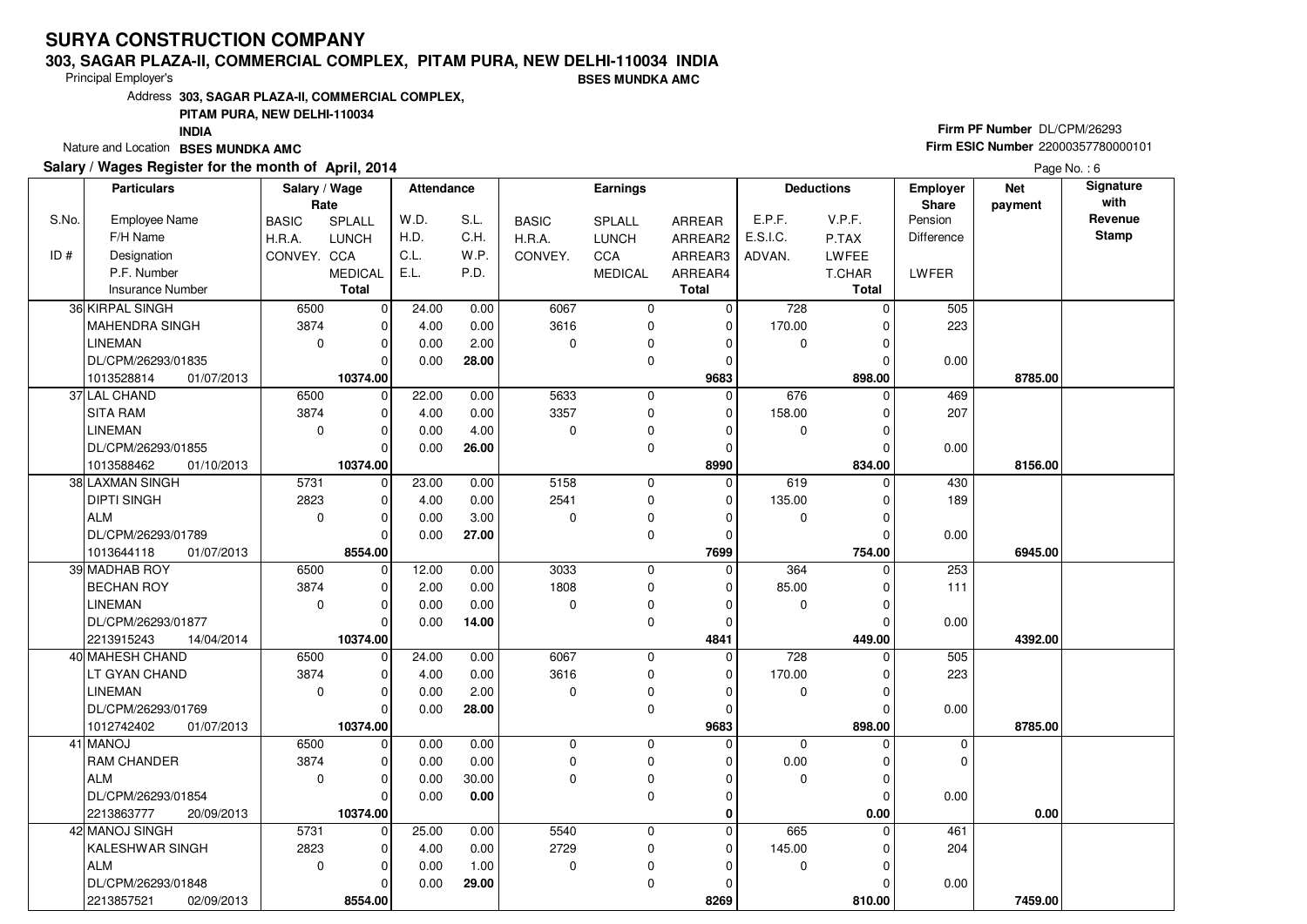#### **303, SAGAR PLAZA-II, COMMERCIAL COMPLEX, PITAM PURA, NEW DELHI-110034 INDIA**

Principal Employer's

**BSES MUNDKA AMC**

Address**303, SAGAR PLAZA-II, COMMERCIAL COMPLEX,**

### **PITAM PURA, NEW DELHI-110034**

**INDIA**

Nature and Location **BSES MUNDKA AMC** 

### **Salary / Wages Register for the month of April, 2014**

# **Firm PF Number** DL/CPM/26293 **Firm ESIC Number** <sup>22000357780000101</sup>

|       | <b>Particulars</b>       | Salary / Wage<br>Rate |                | <b>Attendance</b> |       |              | <b>Earnings</b> |               |                  | <b>Deductions</b> | Employer<br><b>Share</b> | <b>Net</b><br>payment | Signature<br>with |
|-------|--------------------------|-----------------------|----------------|-------------------|-------|--------------|-----------------|---------------|------------------|-------------------|--------------------------|-----------------------|-------------------|
| S.No. | <b>Employee Name</b>     | <b>BASIC</b>          | SPLALL         | W.D.              | S.L.  | <b>BASIC</b> | <b>SPLALL</b>   | <b>ARREAR</b> | E.P.F.           | V.P.F.            | Pension                  |                       | Revenue           |
|       | F/H Name                 | H.R.A.                | <b>LUNCH</b>   | H.D.              | C.H.  | H.R.A.       | <b>LUNCH</b>    | ARREAR2       | E.S.I.C.         | P.TAX             | <b>Difference</b>        |                       | Stamp             |
| ID#   | Designation              | CONVEY. CCA           |                | C.L.              | W.P.  | CONVEY.      | <b>CCA</b>      | ARREAR3       | ADVAN.           | <b>LWFEE</b>      |                          |                       |                   |
|       | P.F. Number              |                       | <b>MEDICAL</b> | E.L.              | P.D.  |              | <b>MEDICAL</b>  | ARREAR4       |                  | T.CHAR            | LWFER                    |                       |                   |
|       | <b>Insurance Number</b>  |                       | <b>Total</b>   |                   |       |              |                 | <b>Total</b>  |                  | <b>Total</b>      |                          |                       |                   |
|       | 43 MD SALAHDDIN ANSARI   | 5731                  | $\mathbf 0$    | 23.00             | 0.00  | 5158         | 0               | $\mathbf 0$   | 619              | $\Omega$          | 430                      |                       |                   |
|       | MD ISRAIL                | 2823                  | $\mathbf 0$    | 4.00              | 0.00  | 2541         | $\mathbf 0$     | 0             | 135.00           | O                 | 189                      |                       |                   |
|       | ALM                      | $\mathbf 0$           | $\mathbf 0$    | 0.00              | 3.00  | $\Omega$     | 0               | $\Omega$      | 0                | $\Omega$          |                          |                       |                   |
|       | DL/CPM/26293/01770       |                       | $\Omega$       | 0.00              | 27.00 |              | $\mathbf 0$     | $\mathbf 0$   |                  | $\Omega$          | 0.00                     |                       |                   |
|       | 1012742404<br>01/07/2013 |                       | 8554.00        |                   |       |              |                 | 7699          |                  | 754.00            |                          | 6945.00               |                   |
|       | 44 MOOL CHAND            | 5731                  | $\mathbf 0$    | 23.00             | 0.00  | 5158         | 0               | 0             | 619              | $\Omega$          | 430                      |                       |                   |
|       | <b>BHURA LAL</b>         | 2823                  | $\mathbf 0$    | 4.00              | 0.00  | 2541         | 0               | $\mathbf 0$   | 135.00           | $\Omega$          | 189                      |                       |                   |
|       | ALM                      | $\mathbf 0$           | $\Omega$       | 0.00              | 3.00  | $\Omega$     | 0               | $\Omega$      | 0                | $\Omega$          |                          |                       |                   |
|       | DL/CPM/26293/01778       |                       | $\Omega$       | 0.00              | 27.00 |              | $\mathbf 0$     | $\mathbf 0$   |                  | 0                 | 0.00                     |                       |                   |
|       | 1012742438<br>01/07/2013 |                       | 8554.00        |                   |       |              |                 | 7699          |                  | 754.00            |                          | 6945.00               |                   |
|       | 45 MUKESH SINGH          | 6500                  | $\mathbf 0$    | 24.00             | 0.00  | 6067         | 0               | $\mathbf 0$   | 728              | $\Omega$          | 505                      |                       |                   |
|       | ARJUN SINGH              | 3874                  | $\mathbf 0$    | 4.00              | 0.00  | 3616         | $\mathbf 0$     | $\mathbf 0$   | 170.00           | 0                 | 223                      |                       |                   |
|       | <b>LINEMAN</b>           | $\mathbf 0$           | $\mathbf 0$    | 0.00              | 2.00  | $\Omega$     | 0               | $\Omega$      | 0                | $\Omega$          |                          |                       |                   |
|       | DL/CPM/26293/01801       |                       | $\Omega$       | 0.00              | 28.00 |              | 0               | $\Omega$      |                  | 0                 | 0.00                     |                       |                   |
|       | 2213034863<br>01/07/2013 |                       | 10374.00       |                   |       |              |                 | 9683          |                  | 898.00            |                          | 8785.00               |                   |
|       | 46 NARAYAN               | 5731                  | 0              | 24.00             | 0.00  | 5349         | $\mathbf 0$     | $\Omega$      | 642              | $\Omega$          | 446                      |                       |                   |
|       | <b>RAM PRASAD</b>        | 2823                  | $\mathbf 0$    | 4.00              | 0.00  | 2635         | 0               | 0             | 140.00           |                   | 196                      |                       |                   |
|       | ALM                      | $\mathbf 0$           | $\Omega$       | 0.00              | 2.00  | $\Omega$     | $\mathbf 0$     | $\Omega$      | 0                | $\Omega$          |                          |                       |                   |
|       | DL/CPM/26293/01771       |                       | $\Omega$       | 0.00              | 28.00 |              | $\Omega$        | 0             |                  | O                 | 0.00                     |                       |                   |
|       | 1012742406<br>01/07/2013 |                       | 8554.00        |                   |       |              |                 | 7984          |                  | 782.00            |                          | 7202.00               |                   |
|       | 47 NARAYAN SINGH         | 6500                  | $\mathbf 0$    | 24.00             | 0.00  | 6067         | $\mathbf 0$     | 0             | $\overline{728}$ |                   | 505                      |                       |                   |
|       | <b>CHHABU PRASAD</b>     | 3874                  | $\Omega$       | 4.00              | 0.00  | 3616         | 0               | $\Omega$      | 170.00           |                   | 223                      |                       |                   |
|       | <b>LINEMAN</b>           | $\mathbf 0$           | $\mathbf 0$    | 0.00              | 2.00  | $\Omega$     | 0               | $\mathbf 0$   | 0                | $\Omega$          |                          |                       |                   |
|       | DL/CPM/26293/01790       |                       | $\Omega$       | 0.00              | 28.00 |              | $\mathbf 0$     | $\mathbf 0$   |                  |                   | 0.00                     |                       |                   |
|       | 1106655865<br>01/07/2013 |                       | 10374.00       |                   |       |              |                 | 9683          |                  | 898.00            |                          | 8785.00               |                   |
|       | 48 OM PARKASH            | 5731                  | $\mathbf 0$    | 23.00             | 0.00  | 5158         | $\mathbf 0$     | 0             | 619              | $\Omega$          | 430                      |                       |                   |
|       | <b>KHEM CHAND</b>        | 2823                  | $\Omega$       | 4.00              | 0.00  | 2541         | 0               | $\Omega$      | 135.00           |                   | 189                      |                       |                   |
|       | <b>ALM</b>               | $\mathbf 0$           | $\Omega$       | 0.00              | 3.00  | $\Omega$     | $\pmb{0}$       | $\Omega$      | 0                | $\Omega$          |                          |                       |                   |
|       | DL/CPM/26293/01786       |                       | $\Omega$       | 0.00              | 27.00 |              | $\mathbf 0$     | 0             |                  |                   | 0.00                     |                       |                   |
|       | 1013500534<br>01/07/2013 |                       | 8554.00        |                   |       |              |                 | 7699          |                  | 754.00            |                          | 6945.00               |                   |
|       | 49 OM PRAKASH PADARIA    | 5731                  | $\mathbf 0$    | 23.00             | 0.00  | 5158         | $\mathbf 0$     | 0             | 619              | $\Omega$          | 430                      |                       |                   |
|       | KHAJAN SINGH             | 2823                  | $\mathbf 0$    | 4.00              | 0.00  | 2541         | $\mathbf 0$     | $\mathbf 0$   | 135.00           |                   | 189                      |                       |                   |
|       | ALM                      | $\Omega$              | $\mathbf 0$    | 0.00              | 3.00  | $\Omega$     | 0               | $\Omega$      | 0                |                   |                          |                       |                   |
|       | DL/CPM/26293/01816       |                       | $\Omega$       | 0.00              | 27.00 |              | $\mathbf 0$     | $\Omega$      |                  |                   | 0.00                     |                       |                   |
|       | 2213833069<br>01/07/2013 |                       | 8554.00        |                   |       |              |                 | 7699          |                  | 754.00            |                          | 6945.00               |                   |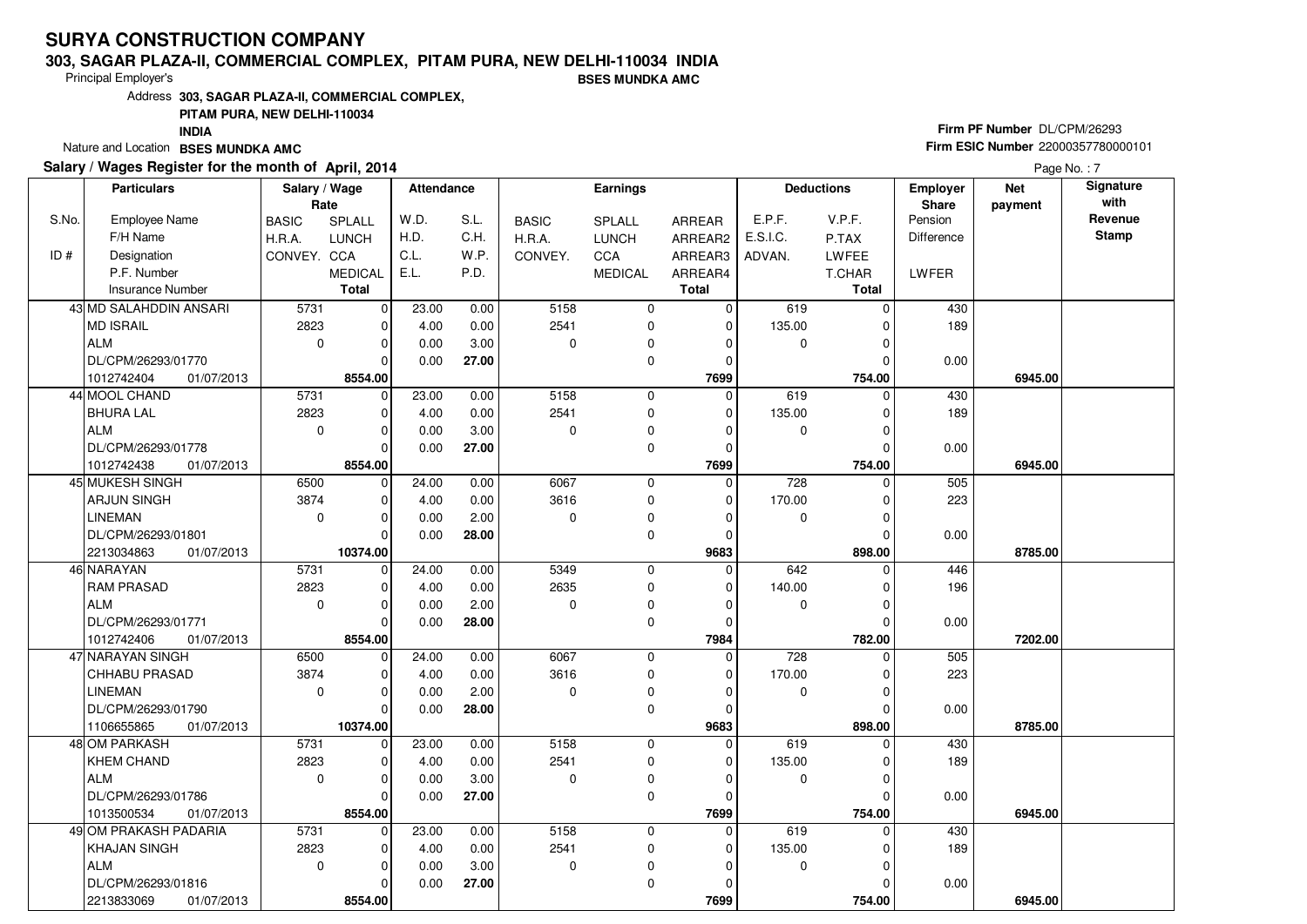#### **303, SAGAR PLAZA-II, COMMERCIAL COMPLEX, PITAM PURA, NEW DELHI-110034 INDIA**

Principal Employer's

**BSES MUNDKA AMC**

Address**303, SAGAR PLAZA-II, COMMERCIAL COMPLEX,**

### **PITAM PURA, NEW DELHI-110034**

**INDIA**

Nature and Location **BSES MUNDKA AMC** 

### **Salary / Wages Register for the month of April, 2014**

# **Firm PF Number** DL/CPM/26293 **Firm ESIC Number** <sup>22000357780000101</sup>

|       | <b>Particulars</b>       | Salary / Wage<br>Rate |                | <b>Attendance</b> |       |              | <b>Earnings</b> |               |             | <b>Deductions</b> | <b>Employer</b><br>Share | <b>Net</b><br>payment | Signature<br>with |
|-------|--------------------------|-----------------------|----------------|-------------------|-------|--------------|-----------------|---------------|-------------|-------------------|--------------------------|-----------------------|-------------------|
| S.No. | <b>Employee Name</b>     | <b>BASIC</b>          | SPLALL         | W.D.              | S.L.  | <b>BASIC</b> | SPLALL          | <b>ARREAR</b> | E.P.F.      | V.P.F.            | Pension                  |                       | Revenue           |
|       | F/H Name                 | H.R.A.                | <b>LUNCH</b>   | H.D.              | C.H.  | H.R.A.       | <b>LUNCH</b>    | ARREAR2       | E.S.I.C.    | P.TAX             | Difference               |                       | <b>Stamp</b>      |
| ID#   | Designation              | CONVEY. CCA           |                | C.L.              | W.P.  | CONVEY.      | CCA             | ARREAR3       | ADVAN.      | LWFEE             |                          |                       |                   |
|       | P.F. Number              |                       | <b>MEDICAL</b> | E.L.              | P.D.  |              | <b>MEDICAL</b>  | ARREAR4       |             | T.CHAR            | LWFER                    |                       |                   |
|       | <b>Insurance Number</b>  |                       | <b>Total</b>   |                   |       |              |                 | <b>Total</b>  |             | <b>Total</b>      |                          |                       |                   |
|       | 50 PANCHU MANDAL         | 5731                  | $\mathbf 0$    | 23.00             | 0.00  | 5158         | 0               | $\mathbf 0$   | 619         | 0                 | 430                      |                       |                   |
|       | JAGADISH MANGAL          | 2823                  | $\mathbf 0$    | 4.00              | 0.00  | 2541         | 0               | $\mathbf 0$   | 135.00      | $\Omega$          | 189                      |                       |                   |
|       | ALM                      | $\mathbf 0$           | $\mathbf 0$    | 0.00              | 3.00  | $\Omega$     | 0               | $\Omega$      | 0           |                   |                          |                       |                   |
|       | DL/CPM/26293/01831       |                       | $\Omega$       | 0.00              | 27.00 |              | $\mathbf 0$     | $\mathbf 0$   |             | 0                 | 0.00                     |                       |                   |
|       | 1012742408<br>01/07/2013 |                       | 8554.00        |                   |       |              |                 | 7699          |             | 754.00            |                          | 6945.00               |                   |
|       | 51 PAPPU KUMAR           | 5731                  | 0              | 25.00             | 0.00  | 5540         | $\mathbf 0$     | $\Omega$      | 665         | $\Omega$          | 461                      |                       |                   |
|       | NARESH PRASAD SINGH      | 2823                  | $\mathbf 0$    | 4.00              | 0.00  | 2729         | $\mathbf 0$     | 0             | 145.00      | O                 | 204                      |                       |                   |
|       | ALM                      | $\mathbf 0$           | $\mathbf 0$    | 0.00              | 1.00  | $\Omega$     | 0               | $\Omega$      | 0           |                   |                          |                       |                   |
|       | DL/CPM/26293/01772       |                       | $\Omega$       | 0.00              | 29.00 |              | $\mathbf 0$     | $\Omega$      |             | $\Omega$          | 0.00                     |                       |                   |
|       | 1012742409<br>01/07/2013 |                       | 8554.00        |                   |       |              |                 | 8269          |             | 810.00            |                          | 7459.00               |                   |
|       | 52 PAPPU KUMAR RAI       | 6500                  | $\mathbf 0$    | 0.00              | 0.00  | $\mathbf 0$  | $\mathbf 0$     | $\Omega$      | $\Omega$    | $\Omega$          | 0                        |                       |                   |
|       | LALAN RAI                | 3874                  | $\mathbf 0$    | 0.00              | 0.00  | 0            | 0               | 0             | 0.00        | $\Omega$          | $\mathbf 0$              |                       |                   |
|       | <b>LINEMAN</b>           | $\Omega$              | $\Omega$       | 0.00              | 30.00 | $\Omega$     | $\mathbf 0$     | $\Omega$      | $\Omega$    | $\Omega$          |                          |                       |                   |
|       | DL/CPM/26293/01826       |                       | $\Omega$       | 0.00              | 0.00  |              | $\mathbf 0$     | $\mathbf 0$   |             | $\Omega$          | 0.00                     |                       |                   |
|       | 2213833553<br>01/07/2013 |                       | 10374.00       |                   |       |              |                 | 0             |             | 0.00              |                          | 0.00                  |                   |
|       | 53 PARDEEP KUMAR         | 6500                  | $\mathbf 0$    | 24.00             | 0.00  | 6067         | $\mathbf 0$     | $\Omega$      | 728         | O                 | 505                      |                       |                   |
|       | <b>KARU PARSAD SINGH</b> | 3874                  | $\mathbf 0$    | 4.00              | 0.00  | 3616         | $\mathbf 0$     | $\mathbf 0$   | 170.00      |                   | 223                      |                       |                   |
|       | <b>LINEMAN</b>           | $\Omega$              | $\Omega$       | 0.00              | 2.00  | $\Omega$     | 0               | $\Omega$      | $\mathbf 0$ | U                 |                          |                       |                   |
|       | DL/CPM/26293/01812       |                       | $\Omega$       | 0.00              | 28.00 |              | $\mathbf 0$     | $\mathbf 0$   |             |                   | 0.00                     |                       |                   |
|       | 2213832739<br>01/07/2013 |                       | 10374.00       |                   |       |              |                 | 9683          |             | 898.00            |                          | 8785.00               |                   |
|       | 54 PAWAN KUMAR           | 5731                  | $\mathbf 0$    | 25.00             | 0.00  | 5540         | $\mathbf 0$     | $\mathbf 0$   | 665         |                   | 461                      |                       |                   |
|       | MUNNE SINGH              | 2823                  | $\Omega$       | 4.00              | 0.00  | 2729         | $\mathbf 0$     | $\Omega$      | 145.00      |                   | 204                      |                       |                   |
|       | ALM                      | $\mathbf 0$           | $\mathbf 0$    | 0.00              | 1.00  | $\Omega$     | $\mathbf 0$     | $\mathbf 0$   | 0           | $\Omega$          |                          |                       |                   |
|       | DL/CPM/26293/01793       |                       | $\mathbf 0$    | 0.00              | 29.00 |              | 0               | 0             |             |                   | 0.00                     |                       |                   |
|       | 1113956881<br>01/07/2013 |                       | 8554.00        |                   |       |              |                 | 8269          |             | 810.00            |                          | 7459.00               |                   |
|       | 55 PAWAN KUMAR           | 6500                  | $\mathbf 0$    | 22.00             | 0.00  | 5633         | $\mathbf 0$     | $\Omega$      | 676         | $\Omega$          | 469                      |                       |                   |
|       | <b>SHRI RAM</b>          | 3874                  | $\Omega$       | 4.00              | 0.00  | 3357         | $\mathbf 0$     | $\Omega$      | 158.00      | U                 | 207                      |                       |                   |
|       | <b>LINEMAN</b>           | $\Omega$              | $\mathbf 0$    | 0.00              | 4.00  | $\Omega$     | $\mathbf 0$     | $\Omega$      | 0           |                   |                          |                       |                   |
|       | DL/CPM/26293/01795       |                       | $\Omega$       | 0.00              | 26.00 |              | $\mathbf 0$     | $\Omega$      |             |                   | 0.00                     |                       |                   |
|       | 1113957149<br>01/07/2013 |                       | 10374.00       |                   |       |              |                 | 8990          |             | 834.00            |                          | 8156.00               |                   |
|       | 56 PAWAN MANDAL          | 6500                  | $\mathbf 0$    | 0.00              | 0.00  | $\Omega$     | $\mathbf 0$     | $\Omega$      | $\Omega$    | 0                 | 0                        |                       |                   |
|       | SHANKAR MANDAL           | 3874                  | $\mathbf 0$    | 0.00              | 0.00  | $\mathbf 0$  | $\mathbf 0$     | 0             | 0.00        |                   | $\mathbf 0$              |                       |                   |
|       | <b>LINEMAN</b>           | $\mathbf 0$           | $\mathbf 0$    | 0.00              | 30.00 | $\Omega$     | $\mathbf 0$     | $\Omega$      | $\mathbf 0$ | $\Omega$          |                          |                       |                   |
|       | DL/CPM/26293/01849       |                       | $\Omega$       | 0.00              | 0.00  |              | 0               | 0             |             |                   | 0.00                     |                       |                   |
|       | 2213857532<br>02/09/2013 |                       | 10374.00       |                   |       |              |                 | 0             |             | 0.00              |                          | 0.00                  |                   |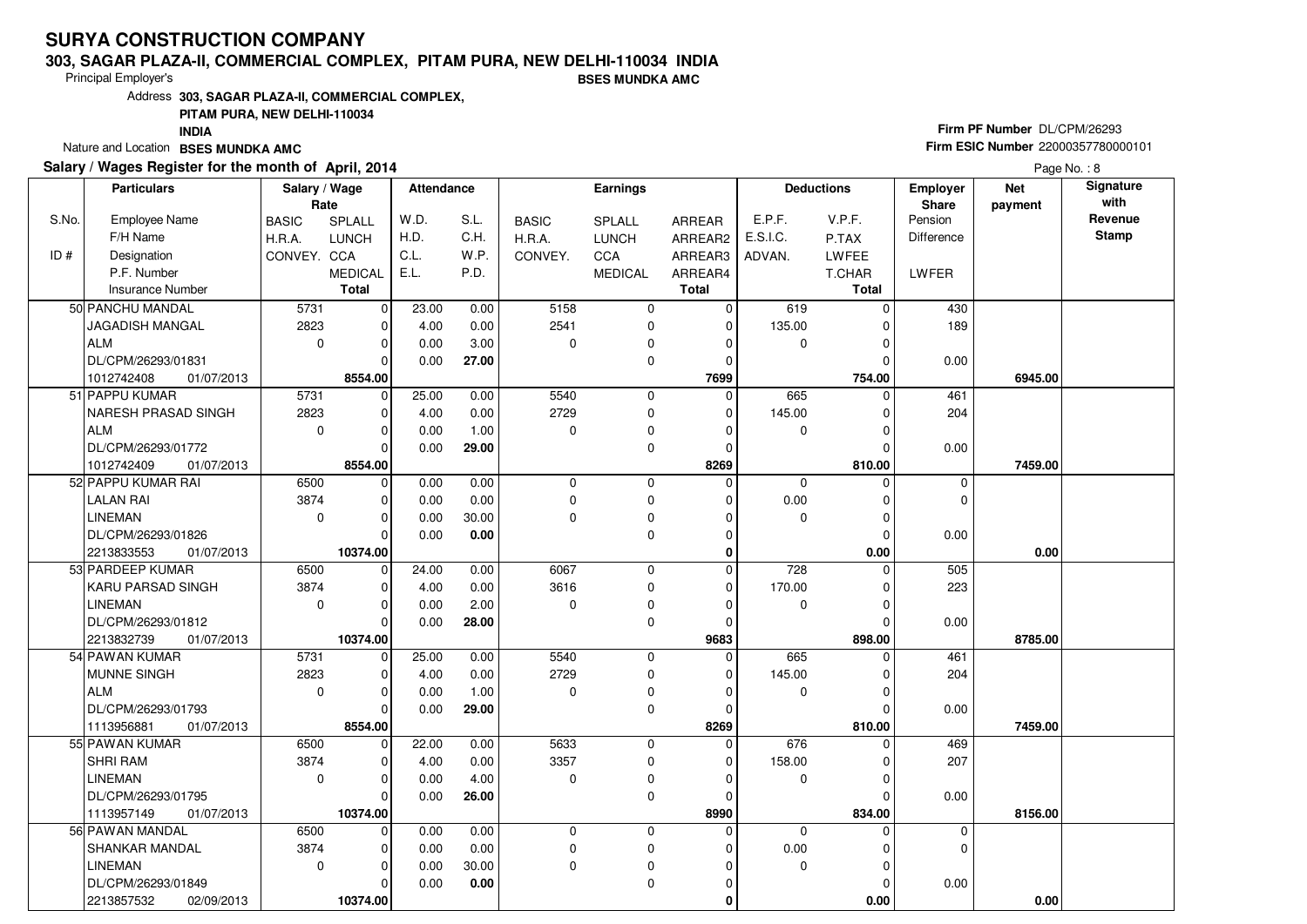#### **303, SAGAR PLAZA-II, COMMERCIAL COMPLEX, PITAM PURA, NEW DELHI-110034 INDIABSES MUNDKA AMC**

Principal Employer's

Address**303, SAGAR PLAZA-II, COMMERCIAL COMPLEX,**

**PITAM PURA, NEW DELHI-110034**

**INDIA**

Nature and Location **BSES MUNDKA AMC** 

### **Salary / Wages Register for the month of April, 2014**

# **Firm PF Number** DL/CPM/26293 **Firm ESIC Number** <sup>22000357780000101</sup>

|       | <b>Particulars</b>                           | Salary / Wage<br>Rate |                         | <b>Attendance</b> |       |              | Earnings       |                  |          | <b>Deductions</b>  | <b>Employer</b><br>Share | <b>Net</b><br>payment | Signature<br>with |
|-------|----------------------------------------------|-----------------------|-------------------------|-------------------|-------|--------------|----------------|------------------|----------|--------------------|--------------------------|-----------------------|-------------------|
| S.No. | <b>Employee Name</b>                         | <b>BASIC</b>          | SPLALL                  | W.D.              | S.L.  | <b>BASIC</b> | SPLALL         | ARREAR           | E.P.F.   | V.P.F.             | Pension                  |                       | Revenue           |
|       | F/H Name                                     | H.R.A.                | <b>LUNCH</b>            | H.D.              | C.H.  | H.R.A.       | <b>LUNCH</b>   | ARREAR2          | E.S.I.C. | P.TAX              | <b>Difference</b>        |                       | <b>Stamp</b>      |
| ID#   | Designation                                  | CONVEY. CCA           |                         | C.L.              | W.P.  | CONVEY.      | CCA            | ARREAR3          | ADVAN.   | LWFEE              |                          |                       |                   |
|       | P.F. Number                                  |                       | <b>MEDICAL</b>          | E.L.              | P.D.  |              | <b>MEDICAL</b> | ARREAR4          |          | T.CHAR             | LWFER                    |                       |                   |
|       | <b>Insurance Number</b>                      |                       | <b>Total</b>            |                   |       |              |                | <b>Total</b>     |          | <b>Total</b>       |                          |                       |                   |
|       | 57 PINTU SINGH                               | 6500                  | $\mathbf 0$             | 24.00             | 0.00  | 6067         | 0              | $\mathbf 0$      | 728      | $\Omega$           | 505                      |                       |                   |
|       | <b>TEJ NARAYAN SINGH</b>                     | 3874                  | $\mathbf 0$             | 4.00              | 0.00  | 3616         | $\mathbf 0$    | 0                | 170.00   | U                  | 223                      |                       |                   |
|       | <b>LINEMAN</b>                               | $\mathbf 0$           | $\mathbf 0$             | 0.00              | 2.00  | $\Omega$     | 0              | $\Omega$         | 0        |                    |                          |                       |                   |
|       | DL/CPM/26293/01827                           |                       | $\Omega$                | 0.00              | 28.00 |              | $\mathbf 0$    | $\Omega$         |          | U                  | 0.00                     |                       |                   |
|       |                                              |                       |                         |                   |       |              |                |                  |          |                    |                          |                       |                   |
|       | 2213833558<br>01/07/2013<br>58 PRADEEP SINGH |                       | 10374.00<br>$\mathbf 0$ |                   |       | 10556        | $\mathbf 0$    | 9683<br>$\Omega$ |          | 898.00<br>$\Omega$ |                          | 8785.00               |                   |
|       |                                              | 11310                 |                         | 24.00             | 0.00  |              |                |                  | 0        |                    | 0                        |                       |                   |
|       | H. P. SINGH                                  | $\mathbf 0$           | $\mathbf 0$             | 4.00              | 0.00  | $\Omega$     | 0              | 0                | 185.00   | 0                  | 0                        |                       |                   |
|       | <b>SUPERVISOR</b>                            | $\mathbf 0$           | $\Omega$                | 0.00              | 2.00  | $\Omega$     | $\mathbf 0$    | $\Omega$         | 0        | $\Omega$           |                          |                       |                   |
|       |                                              |                       | $\Omega$                | 0.00              | 28.00 |              | 0              | 0                |          | 0                  | 0.00                     |                       |                   |
|       | 08/10/2013<br>2213866940                     |                       | 11310.00                |                   |       |              |                | 10556            |          | 185.00             |                          | 10371.00              |                   |
|       | 59 RADHEY SHYAM                              | 5731                  | $\mathbf 0$             | 25.00             | 0.00  | 5540         | 0              | $\mathbf 0$      | 665      | $\Omega$           | 461                      |                       |                   |
|       | AYODHYA PRASAD                               | 2823                  | $\mathbf 0$             | 4.00              | 0.00  | 2729         | $\mathbf 0$    | $\mathbf 0$      | 145.00   | $\Omega$           | 204                      |                       |                   |
|       | ALM                                          | $\mathbf 0$           | $\mathbf 0$             | 0.00              | 1.00  | $\Omega$     | 0              | $\Omega$         | 0        | $\Omega$           |                          |                       |                   |
|       | DL/CPM/26293/01828                           |                       | $\Omega$                | 0.00              | 29.00 |              | $\mathbf 0$    | $\Omega$         |          |                    | 0.00                     |                       |                   |
|       | 2213833561<br>01/07/2013                     |                       | 8554.00                 |                   |       |              |                | 8269             |          | 810.00             |                          | 7459.00               |                   |
|       | 60 RAJAN KUMAR                               | 5731                  | $\mathbf 0$             | 23.00             | 0.00  | 5158         | 0              | $\mathbf 0$      | 619      | 0                  | 430                      |                       |                   |
|       | RAM PARSAD MANDAL                            | 2823                  | $\Omega$                | 4.00              | 0.00  | 2541         | 0              | $\Omega$         | 135.00   |                    | 189                      |                       |                   |
|       | <b>ALM</b>                                   | $\Omega$              | $\mathbf 0$             | 0.00              | 3.00  | $\Omega$     | 0              | $\Omega$         | 0        | O                  |                          |                       |                   |
|       | DL/CPM/26293/01834                           |                       | $\Omega$                | 0.00              | 27.00 |              | $\Omega$       | $\Omega$         |          |                    | 0.00                     |                       |                   |
|       | 1012742413<br>01/07/2013                     |                       | 8554.00                 |                   |       |              |                | 7699             |          | 754.00             |                          | 6945.00               |                   |
|       | 61 RAJESH                                    | 5731                  | $\mathbf 0$             | 23.00             | 0.00  | 5158         | $\Omega$       | $\mathbf 0$      | 619      | O                  | 430                      |                       |                   |
|       | <b>RAM CHANDER</b>                           | 2823                  | $\mathbf 0$             | 4.00              | 0.00  | 2541         | $\mathbf 0$    | $\mathbf 0$      | 135.00   |                    | 189                      |                       |                   |
|       | ALM                                          | $\mathbf 0$           | $\mathbf 0$             | 0.00              | 3.00  | $\Omega$     | $\mathbf 0$    | 0                | 0        | $\Omega$           |                          |                       |                   |
|       | DL/CPM/26293/01821                           |                       | $\mathbf 0$             | 0.00              | 27.00 |              | 0              | 0                |          |                    | 0.00                     |                       |                   |
|       | 1113957071<br>01/07/2013                     |                       | 8554.00                 |                   |       |              |                | 7699             |          | 754.00             |                          | 6945.00               |                   |
|       | 62 RAJPAL                                    | 6500                  | $\mathbf 0$             | 22.00             | 0.00  | 5633         | $\mathbf 0$    | $\Omega$         | 676      | $\Omega$           | 469                      |                       |                   |
|       | <b>DHANRAJ SINGH</b>                         | 3874                  | $\Omega$                | 4.00              | 0.00  | 3357         | $\mathbf 0$    | $\Omega$         | 158.00   | U                  | 207                      |                       |                   |
|       | <b>LINEMAN</b>                               | $\mathbf 0$           | $\mathbf 0$             | 0.00              | 4.00  | $\Omega$     | 0              | $\Omega$         | 0        |                    |                          |                       |                   |
|       | DL/CPM/26293/01788                           |                       | $\Omega$                | 0.00              | 26.00 |              | $\mathbf 0$    | $\Omega$         |          |                    | 0.00                     |                       |                   |
|       | 1013500547<br>01/07/2013                     |                       | 10374.00                |                   |       |              |                | 8990             |          | 834.00             |                          | 8156.00               |                   |
|       | 63 RAM KUMAR                                 | 6500                  | $\mathbf 0$             | 23.00             | 0.00  | 5850         | $\mathbf 0$    | $\Omega$         | 702      | 0                  | 487                      |                       |                   |
|       | <b>GHASITA RAM</b>                           | 3874                  | $\Omega$                | 4.00              | 0.00  | 3487         | $\mathbf 0$    | 0                | 164.00   |                    | 215                      |                       |                   |
|       | <b>LINEMAN</b>                               | $\mathbf 0$           | $\mathbf 0$             | 0.00              | 3.00  | $\mathbf 0$  | 0              | $\Omega$         | 0        | O                  |                          |                       |                   |
|       | DL/CPM/26293/01830                           |                       | 0                       | 0.00              | 27.00 |              | 0              | $\Omega$         |          |                    | 0.00                     |                       |                   |
|       | 2206684269<br>01/07/2013                     |                       | 10374.00                |                   |       |              |                | 9337             |          | 866.00             |                          | 8471.00               |                   |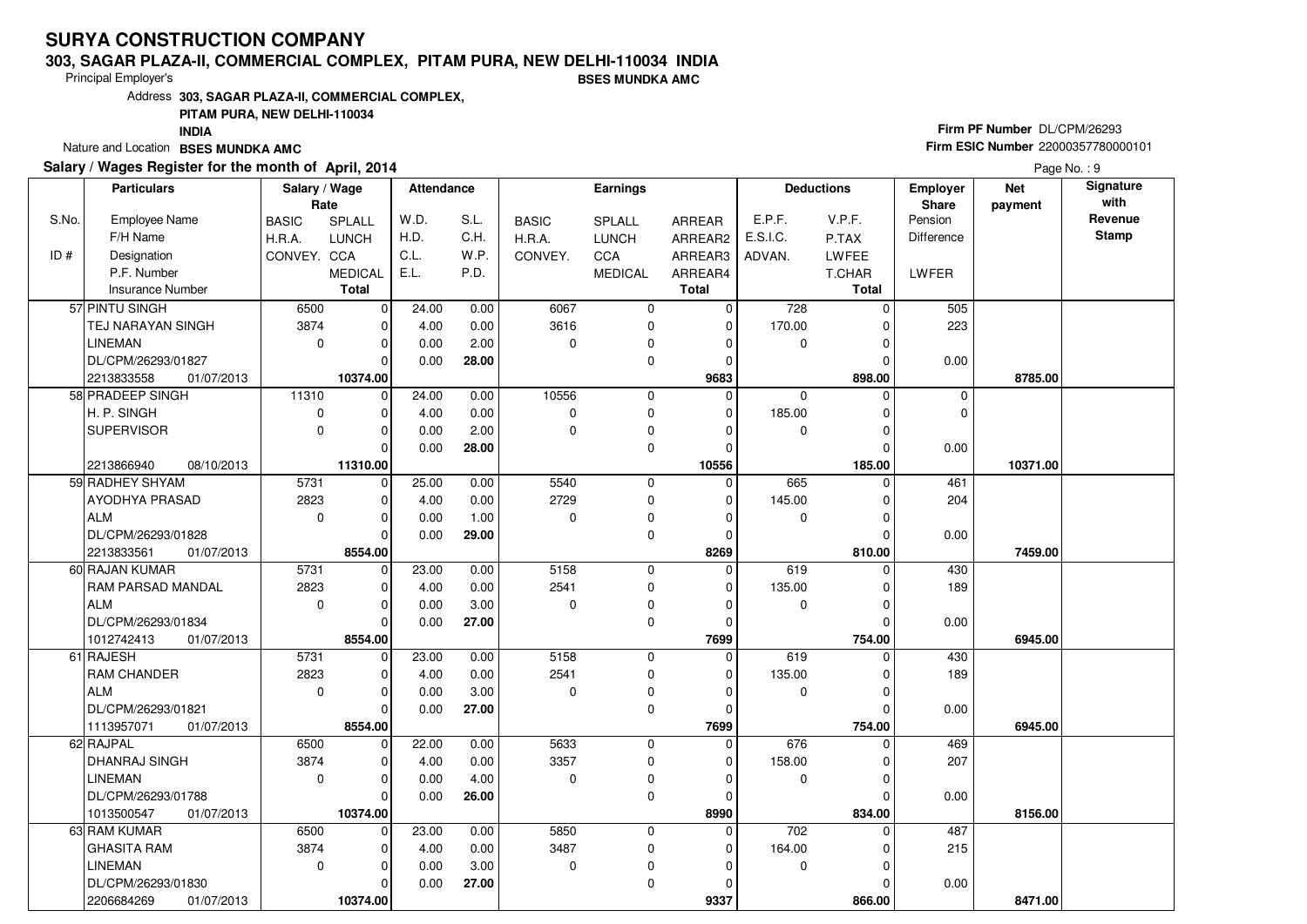#### **303, SAGAR PLAZA-II, COMMERCIAL COMPLEX, PITAM PURA, NEW DELHI-110034 INDIABSES MUNDKA AMC**

Principal Employer's

Address**303, SAGAR PLAZA-II, COMMERCIAL COMPLEX,**

**PITAM PURA, NEW DELHI-110034**

**INDIA**

Nature and Location **BSES MUNDKA AMC** 

#### **Salary / Wages Register for the month of April, 2014**

# **Firm PF Number** DL/CPM/26293 **Firm ESIC Number** <sup>22000357780000101</sup>

|       | <b>Particulars</b>       | Salary / Wage        |                | <b>Attendance</b> |       |              | Earnings       |              |                  | <b>Deductions</b> | <b>Employer</b>  | <b>Net</b> | Signature<br>with |
|-------|--------------------------|----------------------|----------------|-------------------|-------|--------------|----------------|--------------|------------------|-------------------|------------------|------------|-------------------|
| S.No. | Employee Name            | Rate<br><b>BASIC</b> | SPLALL         | W.D.              | S.L.  | <b>BASIC</b> | SPLALL         | ARREAR       | E.P.F.           | V.P.F.            | Share<br>Pension | payment    | Revenue           |
|       | F/H Name                 | H.R.A.               | <b>LUNCH</b>   | H.D.              | C.H.  | H.R.A.       | <b>LUNCH</b>   | ARREAR2      | E.S.I.C.         | P.TAX             | Difference       |            | <b>Stamp</b>      |
| ID#   | Designation              | CONVEY. CCA          |                | C.L.              | W.P.  | CONVEY.      | CCA            | ARREAR3      | ADVAN.           | LWFEE             |                  |            |                   |
|       | P.F. Number              |                      | <b>MEDICAL</b> | E.L.              | P.D.  |              | <b>MEDICAL</b> | ARREAR4      |                  | T.CHAR            | LWFER            |            |                   |
|       | Insurance Number         |                      | <b>Total</b>   |                   |       |              |                | <b>Total</b> |                  | <b>Total</b>      |                  |            |                   |
|       |                          |                      |                |                   |       |              |                |              |                  |                   |                  |            |                   |
|       | 64 RAM SINGH             | 5731                 | $\overline{0}$ | 24.00             | 0.00  | 5349         | 0              | $\mathbf 0$  | 642              | $\Omega$          | 446              |            |                   |
|       | <b>BAHADUR SINGH</b>     | 2823                 | $\Omega$       | 4.00              | 0.00  | 2635         | 0              | $\mathbf 0$  | 140.00           | $\Omega$          | 196              |            |                   |
|       | <b>ALM</b>               | $\mathbf 0$          | 0              | 0.00              | 2.00  | $\mathbf 0$  | 0              | 0            | 0                |                   |                  |            |                   |
|       | DL/CPM/26293/01837       |                      | $\Omega$       | 0.00              | 28.00 |              | 0              | $\mathbf 0$  |                  |                   | 0.00             |            |                   |
|       | 1012742420<br>01/07/2013 |                      | 8554.00        |                   |       |              |                | 7984         |                  | 782.00            |                  | 7202.00    |                   |
|       | 65 RAMAN KUMAR           | 5731                 | 0              | 23.00             | 0.00  | 5158         | 0              | $\Omega$     | 619              | $\Omega$          | 430              |            |                   |
|       | <b>RAMESH KUMAR</b>      | 2823                 | $\Omega$       | 4.00              | 0.00  | 2541         | $\mathbf 0$    | $\Omega$     | 135.00           | $\Omega$          | 189              |            |                   |
|       | <b>ALM</b>               | $\mathbf 0$          | $\Omega$       | 0.00              | 3.00  | 0            | 0              | $\Omega$     | 0                |                   |                  |            |                   |
|       | DL/CPM/26293/01780       |                      | $\Omega$       | 0.00              | 27.00 |              | 0              | 0            |                  | $\Omega$          | 0.00             |            |                   |
|       | 1012925380<br>01/07/2013 |                      | 8554.00        |                   |       |              |                | 7699         |                  | 754.00            |                  | 6945.00    |                   |
|       | 66 RAMBIR                | 5731                 | $\Omega$       | 24.00             | 0.00  | 5349         | 0              | $\mathbf 0$  | 642              | $\Omega$          | 446              |            |                   |
|       | SUNHERI LAL              | 2823                 | $\Omega$       | 4.00              | 0.00  | 2635         | 0              | 0            | 140.00           |                   | 196              |            |                   |
|       | <b>ALM</b>               | $\mathbf 0$          | $\Omega$       | 0.00              | 2.00  | $\Omega$     | 0              | $\Omega$     | $\mathbf 0$      | O                 |                  |            |                   |
|       | DL/CPM/26293/01819       |                      | $\Omega$       | 0.00              | 28.00 |              | 0              | $\mathbf 0$  |                  |                   | 0.00             |            |                   |
|       | 1113985040<br>01/07/2013 |                      | 8554.00        |                   |       |              |                | 7984         |                  | 782.00            |                  | 7202.00    |                   |
|       | 67 RAMESH KUMAR          | 6500                 | 0              | 22.00             | 0.00  | 5633         | 0              | $\mathbf 0$  | 676              | $\Omega$          | 469              |            |                   |
|       | JHALLU                   | 3874                 | $\Omega$       | 4.00              | 0.00  | 3357         | 0              | $\mathbf 0$  | 158.00           |                   | 207              |            |                   |
|       | <b>LINEMAN</b>           | $\mathbf 0$          | $\Omega$       | 0.00              | 4.00  | $\Omega$     | 0              | $\Omega$     | $\mathbf 0$      |                   |                  |            |                   |
|       | DL/CPM/26293/01773       |                      | $\Omega$       | 0.00              | 26.00 |              | $\mathbf 0$    | $\mathbf 0$  |                  |                   | 0.00             |            |                   |
|       | 1012742417<br>01/07/2013 |                      | 10374.00       |                   |       |              |                | 8990         |                  | 834.00            |                  | 8156.00    |                   |
|       | 68 RAMESH THAKUR         | 6500                 | $\overline{0}$ | 0.00              | 0.00  | $\mathbf 0$  | 0              | $\mathbf 0$  | $\mathbf 0$      | $\Omega$          | 0                |            |                   |
|       | <b>TRIVENI THAKUR</b>    | 3874                 | $\Omega$       | 0.00              | 0.00  | $\Omega$     | 0              | $\Omega$     | 0.00             | O                 | $\Omega$         |            |                   |
|       | <b>LINEMAN</b>           | $\mathbf 0$          | 0              | 0.00              | 30.00 | $\Omega$     | 0              | $\mathbf 0$  | $\mathbf 0$      | $\Omega$          |                  |            |                   |
|       | DL/CPM/26293/01825       |                      | $\Omega$       | 0.00              | 0.00  |              | $\mathbf 0$    | $\mathbf 0$  |                  | $\Omega$          | 0.00             |            |                   |
|       | 2213833550<br>01/03/2014 |                      | 10374.00       |                   |       |              |                | 0            |                  | $0.00\,$          |                  | 0.00       |                   |
|       | 69 RATAN ROY             | 6500                 | $\Omega$       | 24.00             | 0.00  | 6067         | 0              | 0            | $\overline{728}$ | 0                 | 505              |            |                   |
|       | MUKTI NATH ROY           | 3874                 | $\Omega$       | 4.00              | 0.00  | 3616         | 0              | $\Omega$     | 170.00           | $\Omega$          | 223              |            |                   |
|       | <b>LINEMAN</b>           | $\mathbf 0$          | 0              | 0.00              | 2.00  | $\Omega$     | 0              | $\Omega$     | 0                |                   |                  |            |                   |
|       | DL/CPM/26293/01866       |                      | $\Omega$       | 0.00              | 28.00 |              | $\mathbf 0$    | $\Omega$     |                  | U                 | 0.00             |            |                   |
|       | 1013034868<br>02/12/2013 |                      | 10374.00       |                   |       |              |                | 9683         |                  | 898.00            |                  | 8785.00    |                   |
|       | 70 REMENDRA              | 6500                 | $\Omega$       | 25.00             | 0.00  | 6283         | $\mathbf 0$    | $\Omega$     | 754              | 0                 | 523              |            |                   |
|       | <b>CHANDRA</b>           | 3874                 | $\Omega$       | 4.00              | 0.00  | 3745         | 0              | 0            | 176.00           |                   | 231              |            |                   |
|       | <b>LINEMAN</b>           | $\mathbf 0$          | $\Omega$       | 0.00              | 1.00  | $\mathbf 0$  | 0              | $\Omega$     | 0                | O                 |                  |            |                   |
|       | DL/CPM/26293/01843       |                      | 0              | 0.00              | 29.00 |              | 0              | O            |                  |                   | 0.00             |            |                   |
|       | 2213845656<br>01/08/2013 |                      | 10374.00       |                   |       |              |                | 10028        |                  | 930.00            |                  | 9098.00    |                   |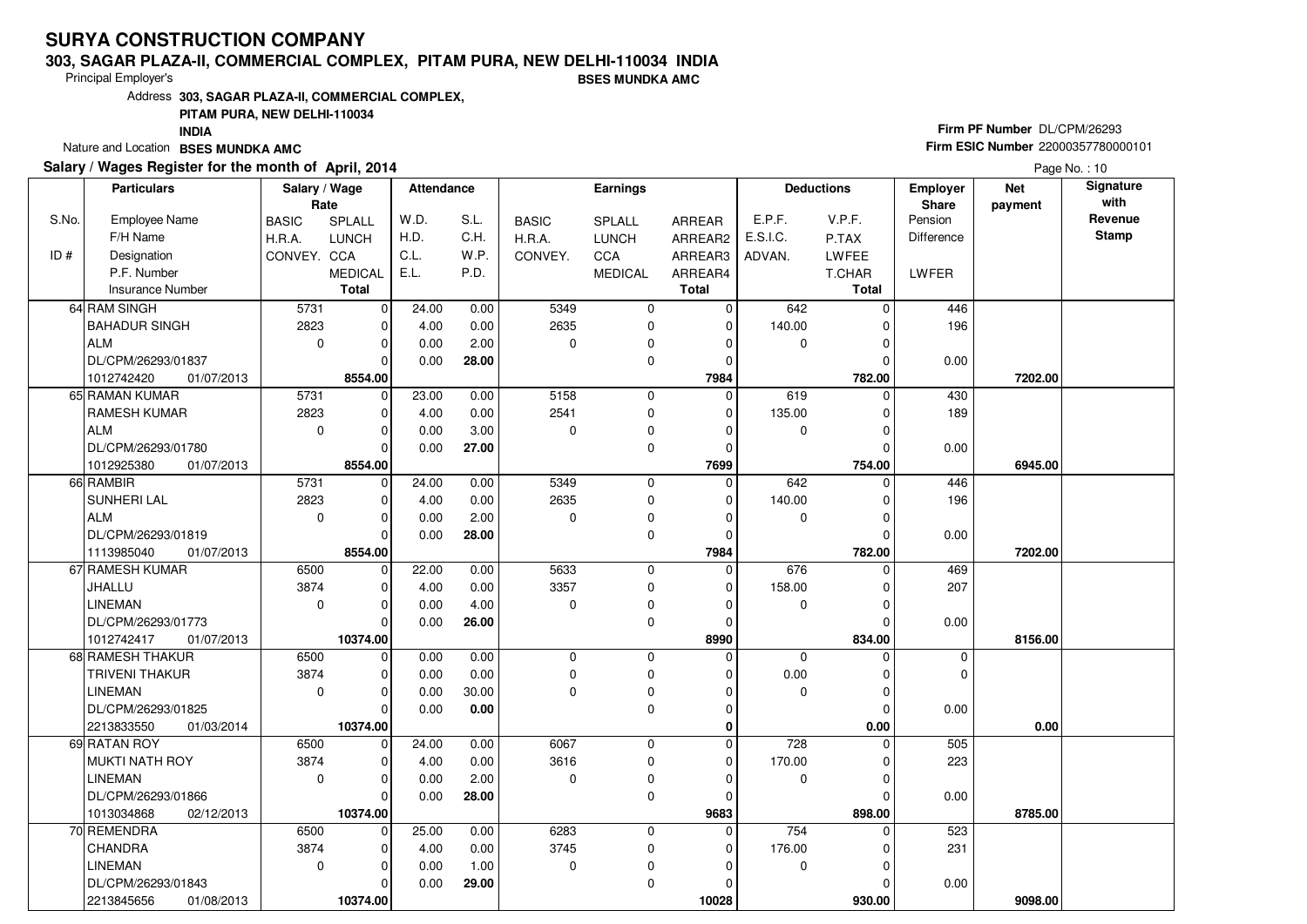#### **303, SAGAR PLAZA-II, COMMERCIAL COMPLEX, PITAM PURA, NEW DELHI-110034 INDIA**

Principal Employer's

**BSES MUNDKA AMC**

Address**303, SAGAR PLAZA-II, COMMERCIAL COMPLEX,**

### **PITAM PURA, NEW DELHI-110034**

**INDIA**

Nature and Location **BSES MUNDKA AMC** 

### **Salary / Wages Register for the month of April, 2014**

# **Firm PF Number** DL/CPM/26293 **Firm ESIC Number** <sup>22000357780000101</sup>

|       | <b>Particulars</b>       | Salary / Wage<br>Rate |                | Attendance |       |              | Earnings       |              |              | <b>Deductions</b> | <b>Employer</b><br>Share | <b>Net</b><br>payment | Signature<br>with |
|-------|--------------------------|-----------------------|----------------|------------|-------|--------------|----------------|--------------|--------------|-------------------|--------------------------|-----------------------|-------------------|
| S.No. | <b>Employee Name</b>     | <b>BASIC</b>          | <b>SPLALL</b>  | W.D.       | S.L.  | <b>BASIC</b> | SPLALL         | ARREAR       | E.P.F.       | V.P.F.            | Pension                  |                       | Revenue           |
|       | F/H Name                 | H.R.A.                | <b>LUNCH</b>   | H.D.       | C.H.  | H.R.A.       | <b>LUNCH</b>   | ARREAR2      | E.S.I.C.     | P.TAX             | Difference               |                       | <b>Stamp</b>      |
| ID#   | Designation              | CONVEY. CCA           |                | C.L.       | W.P.  | CONVEY.      | CCA            | ARREAR3      | ADVAN.       | <b>LWFEE</b>      |                          |                       |                   |
|       | P.F. Number              |                       | <b>MEDICAL</b> | E.L.       | P.D.  |              | <b>MEDICAL</b> | ARREAR4      |              | T.CHAR            | LWFER                    |                       |                   |
|       | <b>Insurance Number</b>  |                       | <b>Total</b>   |            |       |              |                | <b>Total</b> |              | Total             |                          |                       |                   |
|       | 71 SANJAY YADAV          | 5731                  | $\mathbf 0$    | 23.00      | 0.00  | 5158         | 0              | $\Omega$     | 619          | $\Omega$          | 430                      |                       |                   |
|       | <b>BALCHAND YADAV</b>    | 2823                  | $\mathbf 0$    | 4.00       | 0.00  | 2541         | $\mathbf 0$    | $\mathbf 0$  | 135.00       | $\Omega$          | 189                      |                       |                   |
|       | <b>ALM</b>               | $\mathbf 0$           | $\mathbf 0$    | 0.00       | 3.00  | 0            | 0              | 0            | 0            | $\Omega$          |                          |                       |                   |
|       | DL/CPM/26293/01802       |                       | $\Omega$       | 0.00       | 27.00 |              | 0              | $\mathbf 0$  |              | $\Omega$          | 0.00                     |                       |                   |
|       | 2213632664<br>01/07/2013 |                       | 8554.00        |            |       |              |                | 7699         |              | 754.00            |                          | 6945.00               |                   |
|       | 72 SARWAN KUMAR          | 5731                  | 0              | 24.00      | 0.00  | 5349         | 0              | $\mathbf 0$  | 642          | $\Omega$          | 446                      |                       |                   |
|       | RAJENDER SINGH           | 2823                  | $\mathbf 0$    | 4.00       | 0.00  | 2635         | 0              | $\mathbf 0$  | 140.00       | 0                 | 196                      |                       |                   |
|       | <b>ALM</b>               | $\mathbf 0$           | $\mathbf 0$    | 0.00       | 2.00  | 0            | 0              | $\Omega$     | $\mathbf 0$  | 0                 |                          |                       |                   |
|       | DL/CPM/26293/01829       |                       | $\overline{0}$ | 0.00       | 28.00 |              | 0              | $\mathbf 0$  |              | 0                 | 0.00                     |                       |                   |
|       | 2213833563<br>01/07/2013 |                       | 8554.00        |            |       |              |                | 7984         |              | 782.00            |                          | 7202.00               |                   |
|       | 73 SATENDRA SINGH        | 5731                  | $\overline{0}$ | 23.00      | 0.00  | 5158         | $\mathbf 0$    | $\mathbf 0$  | 619          | $\Omega$          | 430                      |                       |                   |
|       | JAI CHAND SINGH          | 2823                  | $\mathbf 0$    | 4.00       | 0.00  | 2541         | 0              | $\mathbf 0$  | 135.00       | $\mathcal{C}$     | 189                      |                       |                   |
|       | ALM                      | $\Omega$              | $\mathbf 0$    | 0.00       | 3.00  | $\Omega$     | 0              | $\Omega$     | $\mathbf 0$  | $\Omega$          |                          |                       |                   |
|       | DL/CPM/26293/01822       |                       | $\mathbf 0$    | 0.00       | 27.00 |              | 0              | $\mathbf 0$  |              | C                 | 0.00                     |                       |                   |
|       | 1012742427<br>01/07/2013 |                       | 8554.00        |            |       |              |                | 7699         |              | 754.00            |                          | 6945.00               |                   |
|       | 74 SATYA NARAIN SINGH    | 6500                  | 0              | 22.00      | 0.00  | 5633         | $\mathbf 0$    | $\mathbf 0$  | 676          | $\Omega$          | 469                      |                       |                   |
|       | <b>RAVINDER SINGH</b>    | 3874                  | $\mathbf 0$    | 4.00       | 0.00  | 3357         | 0              | $\Omega$     | 158.00       |                   | 207                      |                       |                   |
|       | LINEMAN                  | $\Omega$              | $\Omega$       | 0.00       | 4.00  | 0            | 0              | $\Omega$     | 0            | $\Omega$          |                          |                       |                   |
|       | DL/CPM/26293/01774       |                       | $\Omega$       | 0.00       | 26.00 |              | $\mathbf 0$    | $\Omega$     |              | $\mathcal{C}$     | 0.00                     |                       |                   |
|       | 1012742428<br>01/07/2013 |                       | 10374.00       |            |       |              |                | 8990         |              | 834.00            |                          | 8156.00               |                   |
|       | 75 SENTU MANDAL          | 5731                  | $\mathbf 0$    | 0.00       | 0.00  | $\mathbf 0$  | 0              | $\Omega$     | $\Omega$     | $\Omega$          | 0                        |                       |                   |
|       | <b>VINOD MANDAL</b>      | 2823                  | $\mathbf 0$    | 0.00       | 0.00  | $\mathbf 0$  | 0              | $\Omega$     | 0.00         | $\Omega$          | $\mathbf 0$              |                       |                   |
|       | <b>ALM</b>               | $\mathbf 0$           | $\mathbf 0$    | 0.00       | 30.00 | 0            | 0              | $\mathbf 0$  | $\mathbf 0$  | $\Omega$          |                          |                       |                   |
|       | DL/CPM/26293/01809       |                       | $\mathbf 0$    | 0.00       | 0.00  |              | $\mathbf 0$    | $\mathbf 0$  |              | $\Omega$          | 0.00                     |                       |                   |
|       | 2213832731<br>01/07/2013 |                       | 8554.00        |            |       |              |                | 0            |              | 0.00              |                          | 0.00                  |                   |
|       | <b>76 SHAMBHU SINGH</b>  | 6500                  | $\mathbf 0$    | 22.00      | 0.00  | 5633         | $\mathbf 0$    | $\mathbf 0$  | 676          | $\Omega$          | 469                      |                       |                   |
|       | LT ARJUN PRASAD SINGH    | 3874                  | $\Omega$       | 4.00       | 0.00  | 3357         | $\mathbf 0$    | $\Omega$     | 158.00       | $\Omega$          | 207                      |                       |                   |
|       | <b>FITTER</b>            | $\mathbf 0$           | $\mathbf 0$    | 0.00       | 4.00  | 0            | 0              | $\Omega$     | 0            | $\Omega$          |                          |                       |                   |
|       | DL/CPM/26293/01761       |                       | $\Omega$       | 0.00       | 26.00 |              | $\mathbf 0$    | $\Omega$     |              | $\Omega$          | 0.00                     |                       |                   |
|       | 1010079152<br>01/07/2013 |                       | 10374.00       |            |       |              |                | 8990         |              | 834.00            |                          | 8156.00               |                   |
|       | 77 SHANKAR SINGH         | 6500                  | $\mathbf 0$    | 24.00      | 0.00  | 6067         | $\mathbf 0$    | $\mathbf 0$  | 728          |                   | 505                      |                       |                   |
|       | <b>KHARTAR SINGH</b>     | 3874                  | $\mathbf 0$    | 4.00       | 0.00  | 3616         | 0              | $\mathbf 0$  | 170.00       |                   | 223                      |                       |                   |
|       | <b>LINEMAN</b>           | $\mathbf 0$           | $\mathbf 0$    | 0.00       | 2.00  | 0            | 0              | $\Omega$     | $\mathbf{0}$ | $\Omega$          |                          |                       |                   |
|       | DL/CPM/26293/01805       |                       | $\mathbf 0$    | 0.00       | 28.00 |              | 0              | $\Omega$     |              | ∩                 | 0.00                     |                       |                   |
|       | 2213832584<br>01/07/2013 |                       | 10374.00       |            |       |              |                | 9683         |              | 898.00            |                          | 8785.00               |                   |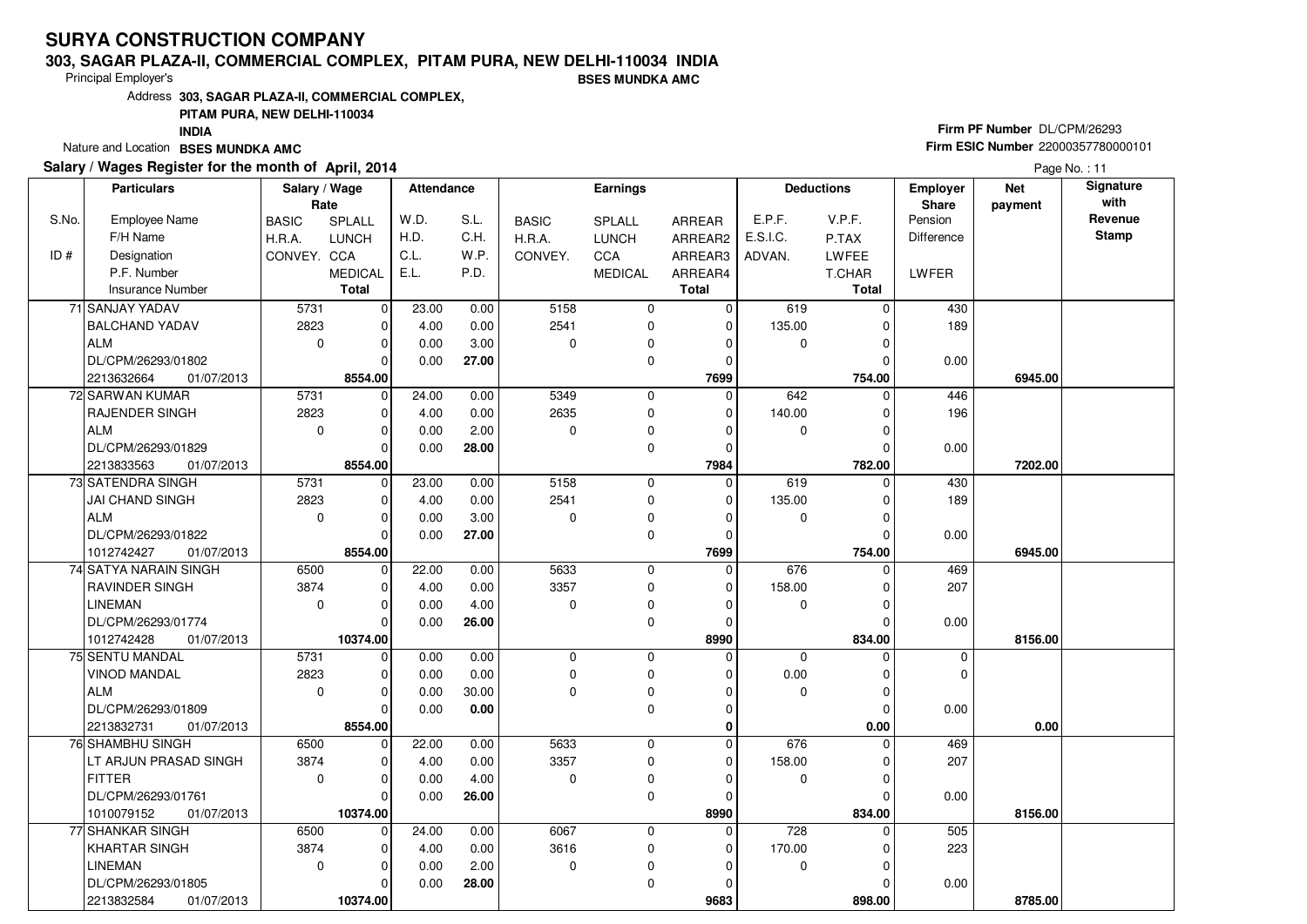#### **303, SAGAR PLAZA-II, COMMERCIAL COMPLEX, PITAM PURA, NEW DELHI-110034 INDIA**

Principal Employer's

**BSES MUNDKA AMC**

Address**303, SAGAR PLAZA-II, COMMERCIAL COMPLEX,**

### **PITAM PURA, NEW DELHI-110034**

**INDIA**

Nature and Location **BSES MUNDKA AMC** 

### **Salary / Wages Register for the month of April, 2014**

# **Firm PF Number** DL/CPM/26293 **Firm ESIC Number** <sup>22000357780000101</sup>

|       | <b>Particulars</b>       | Salary / Wage<br>Rate |                | Attendance |       |              | <b>Earnings</b> |              |          | <b>Deductions</b> | <b>Employer</b><br>Share | <b>Net</b><br>payment | Signature<br>with |
|-------|--------------------------|-----------------------|----------------|------------|-------|--------------|-----------------|--------------|----------|-------------------|--------------------------|-----------------------|-------------------|
| S.No. | <b>Employee Name</b>     | <b>BASIC</b>          | SPLALL         | W.D.       | S.L.  | <b>BASIC</b> | <b>SPLALL</b>   | ARREAR       | E.P.F.   | V.P.F.            | Pension                  |                       | Revenue           |
|       | F/H Name                 | H.R.A.                | <b>LUNCH</b>   | H.D.       | C.H.  | H.R.A.       | <b>LUNCH</b>    | ARREAR2      | E.S.I.C. | P.TAX             | <b>Difference</b>        |                       | <b>Stamp</b>      |
| ID#   | Designation              | CONVEY. CCA           |                | C.L.       | W.P.  | CONVEY.      | CCA             | ARREAR3      | ADVAN.   | LWFEE             |                          |                       |                   |
|       | P.F. Number              |                       | <b>MEDICAL</b> | E.L.       | P.D.  |              | <b>MEDICAL</b>  | ARREAR4      |          | T.CHAR            | <b>LWFER</b>             |                       |                   |
|       | <b>Insurance Number</b>  |                       | <b>Total</b>   |            |       |              |                 | <b>Total</b> |          | <b>Total</b>      |                          |                       |                   |
|       | 78 SHASHANK SHEKHAR      | 5731                  | $\mathbf 0$    | 23.00      | 0.00  | 5158         | $\mathbf 0$     | 0            | 619      | $\Omega$          | 430                      |                       |                   |
|       | SITA RAM MANDAL          | 2823                  | $\mathbf 0$    | 4.00       | 0.00  | 2541         | 0               | $\mathbf 0$  | 135.00   |                   | 189                      |                       |                   |
|       | ALM                      | $\mathbf 0$           | $\mathbf 0$    | 0.00       | 3.00  | $\Omega$     | $\mathbf 0$     | $\mathbf 0$  | 0        |                   |                          |                       |                   |
|       | DL/CPM/26293/01845       |                       | $\Omega$       | 0.00       | 27.00 |              | 0               | 0            |          |                   | 0.00                     |                       |                   |
|       | 1012742429<br>01/08/2013 |                       | 8554.00        |            |       |              |                 | 7699         |          | 754.00            |                          | 6945.00               |                   |
|       | 79 SHIV KUMAR            | 5731                  | $\mathbf 0$    | 23.00      | 0.00  | 5158         | 0               | $\Omega$     | 619      | 0                 | 430                      |                       |                   |
|       | <b>CHALITRA LAL</b>      | 2823                  | $\mathbf 0$    | 4.00       | 0.00  | 2541         | 0               | $\mathbf 0$  | 135.00   | $\Omega$          | 189                      |                       |                   |
|       | ALM                      | $\mathbf 0$           | $\mathbf 0$    | 0.00       | 3.00  | $\mathbf 0$  | 0               | $\Omega$     | 0        | O                 |                          |                       |                   |
|       | DL/CPM/26293/01775       |                       | $\Omega$       | 0.00       | 27.00 |              | $\mathbf 0$     | $\mathbf 0$  |          | $\Omega$          | 0.00                     |                       |                   |
|       | 1012742430<br>01/07/2013 |                       | 8554.00        |            |       |              |                 | 7699         |          | 754.00            |                          | 6945.00               |                   |
|       | 80 SHYAM SUNDER          | 6500                  | $\mathbf 0$    | 22.00      | 0.00  | 5633         | $\mathbf 0$     | $\mathbf 0$  | 676      | $\Omega$          | 469                      |                       |                   |
|       | <b>RAM NATH SHARMA</b>   | 3874                  | $\mathbf 0$    | 4.00       | 0.00  | 3357         | $\mathbf 0$     | 0            | 158.00   | 0                 | 207                      |                       |                   |
|       | <b>LINEMAN</b>           | $\mathbf 0$           | $\mathbf 0$    | 0.00       | 4.00  | $\Omega$     | 0               | $\Omega$     | 0        |                   |                          |                       |                   |
|       | DL/CPM/26293/01847       |                       | $\Omega$       | 0.00       | 26.00 |              | 0               | 0            |          |                   | 0.00                     |                       |                   |
|       | 2213857503<br>02/09/2013 |                       | 10374.00       |            |       |              |                 | 8990         |          | 834.00            |                          | 8156.00               |                   |
|       | 81 SITARAM SINGH         | 6500                  | 0              | 25.00      | 0.00  | 6283         | 0               | $\mathbf 0$  | 754      | $\mathbf 0$       | 523                      |                       |                   |
|       | <b>MISARI SINGH</b>      | 3874                  | $\mathbf 0$    | 4.00       | 0.00  | 3745         | $\mathbf 0$     | $\mathbf 0$  | 176.00   |                   | 231                      |                       |                   |
|       | <b>LINEMAN</b>           | $\mathbf 0$           | $\mathbf 0$    | 0.00       | 1.00  | $\Omega$     | 0               | $\Omega$     | 0        | O                 |                          |                       |                   |
|       | DL/CPM/26293/01842       |                       | $\Omega$       | 0.00       | 29.00 |              | $\Omega$        | $\Omega$     |          |                   | 0.00                     |                       |                   |
|       | 2213840987<br>16/07/2013 |                       | 10374.00       |            |       |              |                 | 10028        |          | 930.00            |                          | 9098.00               |                   |
|       | 82 SUDHIR                | 5731                  | $\mathbf 0$    | 23.00      | 0.00  | 5158         | $\mathbf 0$     | 0            | 619      |                   | 430                      |                       |                   |
|       | MAHESH SINGH             | 2823                  | $\Omega$       | 4.00       | 0.00  | 2541         | 0               | 0            | 135.00   |                   | 189                      |                       |                   |
|       | <b>ALM</b>               | $\mathbf 0$           | $\mathbf 0$    | 0.00       | 3.00  | $\Omega$     | $\mathbf 0$     | $\Omega$     | 0        | $\Omega$          |                          |                       |                   |
|       | DL/CPM/26293/01796       |                       | $\mathbf 0$    | 0.00       | 27.00 |              | 0               | $\Omega$     |          |                   | 0.00                     |                       |                   |
|       | 1113973792<br>01/07/2013 |                       | 8554.00        |            |       |              |                 | 7699         |          | 754.00            |                          | 6945.00               |                   |
|       | 83 SURESH                | 6500                  | $\mathbf 0$    | 0.00       | 0.00  | $\mathbf 0$  | 0               | $\mathbf 0$  | 0        | 0                 | 0                        |                       |                   |
|       | <b>GIRRAJ</b>            | 3874                  | $\mathbf 0$    | 0.00       | 0.00  | $\mathbf 0$  | $\mathbf 0$     | $\Omega$     | 0.00     | $\Omega$          | 0                        |                       |                   |
|       | <b>LINEMAN</b>           | $\mathbf 0$           | $\mathbf 0$    | 0.00       | 30.00 | $\Omega$     | $\mathbf 0$     | $\Omega$     | 0        | O                 |                          |                       |                   |
|       | DL/CPM/26293/01858       |                       | $\Omega$       | 0.00       | 0.00  |              | $\mathbf 0$     | $\mathbf 0$  |          | $\Omega$          | 0.00                     |                       |                   |
|       | 2213871739<br>08/10/2013 |                       | 10374.00       |            |       |              |                 | 0            |          | 0.00              |                          | 0.00                  |                   |
|       | 84 SURESH KUMAR          | 6500                  | $\mathbf 0$    | 26.00      | 0.00  | 6500         | $\mathbf 0$     | $\Omega$     | 780      | 0                 | 541                      |                       |                   |
|       | <b>ROSHAN SINGH</b>      | 4810                  | $\Omega$       | 4.00       | 0.00  | 4810         | 0               | 0            | 198.00   |                   | 239                      |                       |                   |
|       | <b>SUPERVISOR</b>        | $\mathbf 0$           | $\mathbf 0$    | 0.00       | 0.00  | $\mathbf 0$  | 0               | $\Omega$     | 0        | $\Omega$          |                          |                       |                   |
|       | DL/CPM/26293/01776       |                       | $\Omega$       | 0.00       | 30.00 |              | 0               | $\Omega$     |          |                   | 0.00                     |                       |                   |
|       | 1012742436<br>01/07/2013 |                       | 11310.00       |            |       |              |                 | 11310        |          | 978.00            |                          | 10332.00              |                   |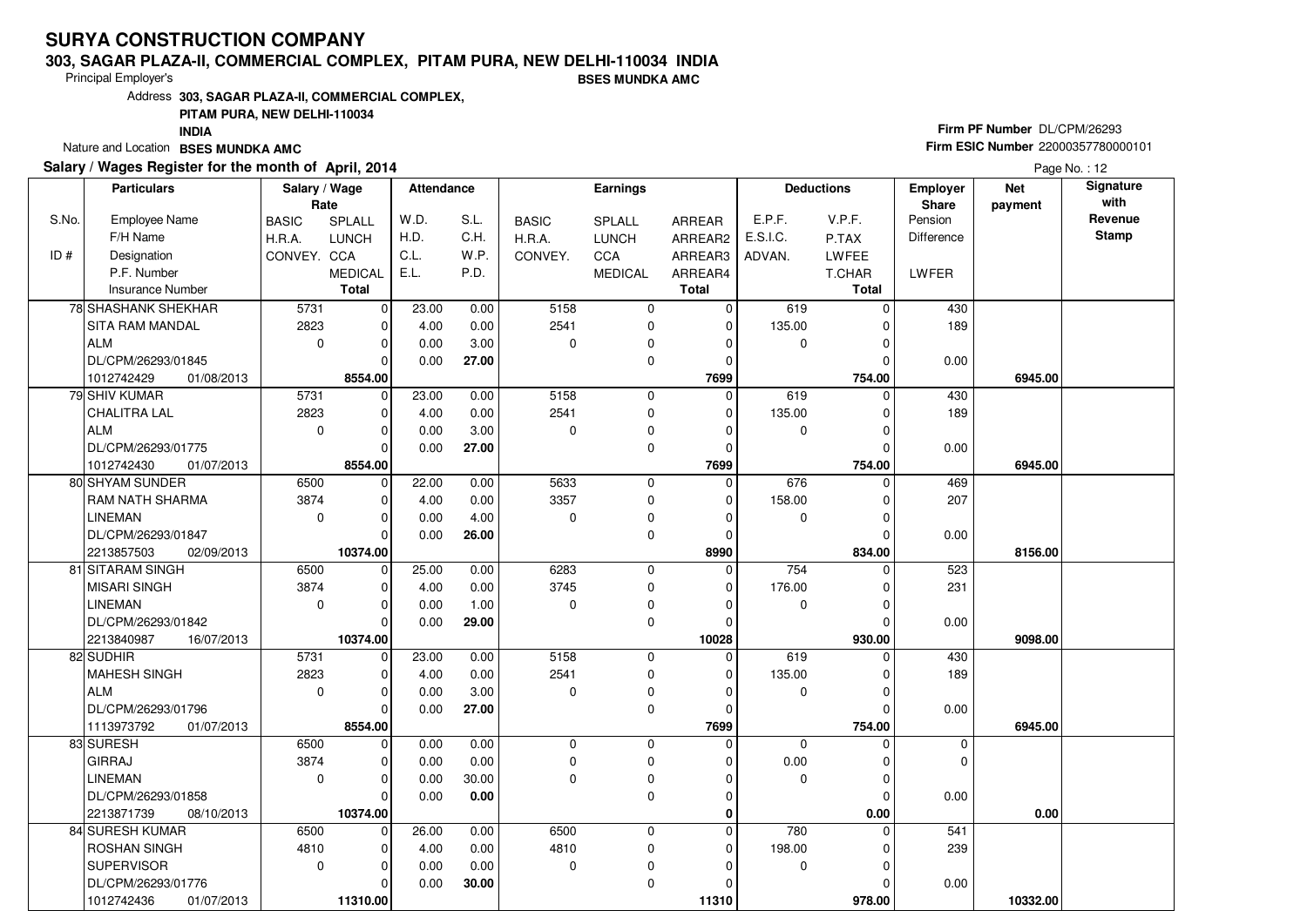#### **303, SAGAR PLAZA-II, COMMERCIAL COMPLEX, PITAM PURA, NEW DELHI-110034 INDIA**

Principal Employer's

**BSES MUNDKA AMC**

Address**303, SAGAR PLAZA-II, COMMERCIAL COMPLEX,**

### **PITAM PURA, NEW DELHI-110034**

**INDIA**

Nature and Location **BSES MUNDKA AMC** 

### **Salary / Wages Register for the month of April, 2014**

# **Firm PF Number** DL/CPM/26293 **Firm ESIC Number** <sup>22000357780000101</sup>

|       | <b>Particulars</b>       | Salary / Wage<br>Rate |                | <b>Attendance</b> |       | <b>Earnings</b> |                |               | <b>Deductions</b> |              | Employer<br>Share | <b>Net</b><br>payment | Signature<br>with |
|-------|--------------------------|-----------------------|----------------|-------------------|-------|-----------------|----------------|---------------|-------------------|--------------|-------------------|-----------------------|-------------------|
| S.No. | <b>Employee Name</b>     | <b>BASIC</b>          | SPLALL         | W.D.              | S.L.  | <b>BASIC</b>    | <b>SPLALL</b>  | <b>ARREAR</b> | E.P.F.            | V.P.F.       | Pension           |                       | Revenue           |
|       | F/H Name                 | H.R.A.                | <b>LUNCH</b>   | H.D.              | C.H.  | H.R.A.          | <b>LUNCH</b>   | ARREAR2       | E.S.I.C.          | P.TAX        | <b>Difference</b> |                       | <b>Stamp</b>      |
| ID#   | Designation              | CONVEY. CCA           |                | C.L.              | W.P.  | CONVEY.         | CCA            | ARREAR3       | ADVAN.            | <b>LWFEE</b> |                   |                       |                   |
|       | P.F. Number              |                       | <b>MEDICAL</b> | E.L.              | P.D.  |                 | <b>MEDICAL</b> | ARREAR4       |                   | T.CHAR       | LWFER             |                       |                   |
|       | <b>Insurance Number</b>  |                       | <b>Total</b>   |                   |       |                 |                | <b>Total</b>  |                   | <b>Total</b> |                   |                       |                   |
|       | 85 SURESH KUMAR          | 5731                  | $\mathbf 0$    | 23.00             | 0.00  | 5158            | 0              | $\mathbf 0$   | 619               | $\Omega$     | 430               |                       |                   |
|       | MUNNE SINGH              | 2823                  | $\mathbf 0$    | 4.00              | 0.00  | 2541            | 0              | $\mathbf 0$   | 135.00            | $\Omega$     | 189               |                       |                   |
|       | ALM                      | $\mathbf 0$           | $\mathbf 0$    | 0.00              | 3.00  | $\Omega$        | 0              | $\Omega$      | 0                 | U            |                   |                       |                   |
|       | DL/CPM/26293/01777       |                       | $\Omega$       | 0.00              | 27.00 |                 | 0              | $\mathbf 0$   |                   | O            | 0.00              |                       |                   |
|       | 1012742437<br>01/07/2013 |                       | 8554.00        |                   |       |                 |                | 7699          |                   | 754.00       |                   | 6945.00               |                   |
|       | 86 SUSHIL KANT JHA       | 5731                  | $\mathbf 0$    | 0.00              | 0.00  | $\mathbf 0$     | $\mathbf 0$    | $\Omega$      | $\mathbf 0$       | $\Omega$     | 0                 |                       |                   |
|       | <b>TIIKESHWAR</b>        | 2823                  | $\mathbf 0$    | 0.00              | 0.00  | 0               | 0              | 0             | 0.00              | 0            | 0                 |                       |                   |
|       | ALM                      | $\mathbf 0$           | $\mathbf 0$    | 0.00              | 30.00 | $\Omega$        | $\mathbf 0$    | $\Omega$      | 0                 | 0            |                   |                       |                   |
|       | DL/CPM/26293/01823       |                       | $\Omega$       | 0.00              | 0.00  |                 | $\mathbf 0$    | $\Omega$      |                   | $\Omega$     | 0.00              |                       |                   |
|       | 2212742439<br>01/07/2013 |                       | 8554.00        |                   |       |                 |                | $\bf{0}$      |                   | 0.00         |                   | 0.00                  |                   |
|       | 87 UDAY KUMAR SINGH      | 6500                  | $\mathbf 0$    | 22.00             | 0.00  | 5633            | 0              | 0             | 676               | $\Omega$     | 469               |                       |                   |
|       | <b>VINAY SINGH</b>       | 3874                  | $\mathbf 0$    | 4.00              | 0.00  | 3357            | $\mathbf 0$    | $\mathbf 0$   | 158.00            | 0            | 207               |                       |                   |
|       | <b>LINEMAN</b>           | $\mathbf 0$           | $\Omega$       | 0.00              | 4.00  | $\Omega$        | 0              | $\Omega$      | 0                 | $\Omega$     |                   |                       |                   |
|       | DL/CPM/26293/01781       |                       | $\Omega$       | 0.00              | 26.00 |                 | 0              | $\mathbf 0$   |                   | 0            | 0.00              |                       |                   |
|       | 1012925394<br>01/07/2013 |                       | 10374.00       |                   |       |                 |                | 8990          |                   | 834.00       |                   | 8156.00               |                   |
|       | 88 UMESH MANJHI          | 6500                  | 0              | 22.00             | 0.00  | 5633            | $\mathbf 0$    | $\Omega$      | 676               | $\Omega$     | 469               |                       |                   |
|       | <b>SOMAI MANJHI</b>      | 3874                  | $\mathbf 0$    | 4.00              | 0.00  | 3357            | $\mathbf 0$    | 0             | 158.00            |              | 207               |                       |                   |
|       | <b>LINEMAN</b>           | $\mathbf 0$           | $\mathbf 0$    | 0.00              | 4.00  | $\Omega$        | 0              | $\Omega$      | 0                 | $\Omega$     |                   |                       |                   |
|       | DL/CPM/26293/01799       |                       | $\Omega$       | 0.00              | 26.00 |                 | $\mathbf 0$    | $\Omega$      |                   | $\Omega$     | 0.00              |                       |                   |
|       | 2212925397<br>01/07/2013 |                       | 10374.00       |                   |       |                 |                | 8990          |                   | 834.00       |                   | 8156.00               |                   |
|       | 89 VINOD                 | 5731                  | $\mathbf 0$    | 24.00             | 0.00  | 5349            | 0              | $\mathbf 0$   | 642               | 0            | 446               |                       |                   |
|       | <b>ANANDI SINGH</b>      | 2823                  | $\mathbf 0$    | 4.00              | 0.00  | 2635            | $\mathbf 0$    | $\mathbf 0$   | 140.00            |              | 196               |                       |                   |
|       | ALM                      | $\mathbf 0$           | $\mathbf 0$    | 0.00              | 2.00  | $\Omega$        | 0              | 0             | 0                 | O            |                   |                       |                   |
|       | DL/CPM/26293/01814       |                       | $\Omega$       | 0.00              | 28.00 |                 | $\mathbf 0$    | $\mathbf 0$   |                   | $\Omega$     | 0.00              |                       |                   |
|       | 1012925400<br>01/07/2013 |                       | 8554.00        |                   |       |                 |                | 7984          |                   | 782.00       |                   | 7202.00               |                   |
|       | 90 VIRENDER KUMAR PAL    | 6500                  | $\mathbf 0$    | 0.00              | 0.00  | $\mathbf 0$     | $\mathbf 0$    | $\Omega$      | $\mathbf 0$       | $\Omega$     | 0                 |                       |                   |
|       | <b>RAM KUMAR PAL</b>     | 3874                  | $\mathbf 0$    | 0.00              | 0.00  | $\mathbf 0$     | 0              | $\Omega$      | 0.00              | $\Omega$     | 0                 |                       |                   |
|       | <b>LINEMAN</b>           | $\Omega$              | $\Omega$       | 0.00              | 30.00 | $\Omega$        | $\mathbf 0$    | $\Omega$      | $\mathbf 0$       | $\Omega$     |                   |                       |                   |
|       | DL/CPM/26293/01782       |                       | $\Omega$       | 0.00              | 0.00  |                 | $\Omega$       | $\Omega$      |                   | $\Omega$     | 0.00              |                       |                   |
|       | 1012925401<br>01/07/2013 |                       | 10374.00       |                   |       |                 |                | 0             |                   | 0.00         |                   | 0.00                  |                   |
|       | 91 YOGENDER              | 5731                  | $\mathbf 0$    | 23.00             | 0.00  | 5158            | 0              | 0             | 619               | $\Omega$     | 430               |                       |                   |
|       | <b>JAGDISH</b>           | 2823                  | $\mathbf 0$    | 4.00              | 0.00  | 2541            | 0              | $\Omega$      | 135.00            |              | 189               |                       |                   |
|       | ALM                      | $\mathbf 0$           | $\Omega$       | 0.00              | 3.00  | $\mathbf 0$     | 0              | $\Omega$      | 0                 | $\Omega$     |                   |                       |                   |
|       | DL/CPM/26293/01804       |                       | $\Omega$       | 0.00              | 27.00 |                 | $\mathbf 0$    | $\Omega$      |                   |              | 0.00              |                       |                   |
|       | 2213832579<br>01/07/2013 |                       | 8554.00        |                   |       |                 |                | 7699          |                   | 754.00       |                   | 6945.00               |                   |